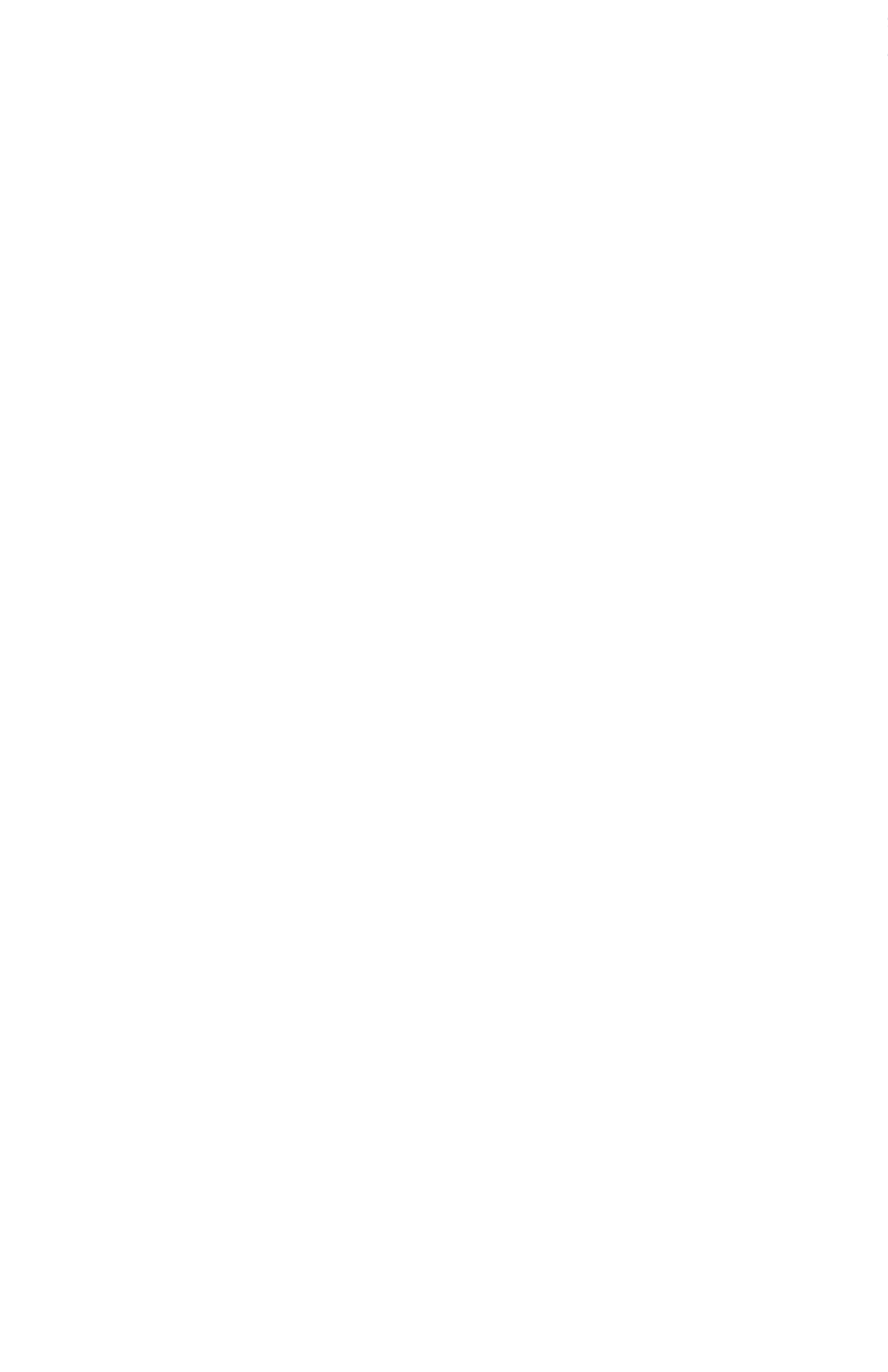

# **TABLE OF CONTENTS PAGES**

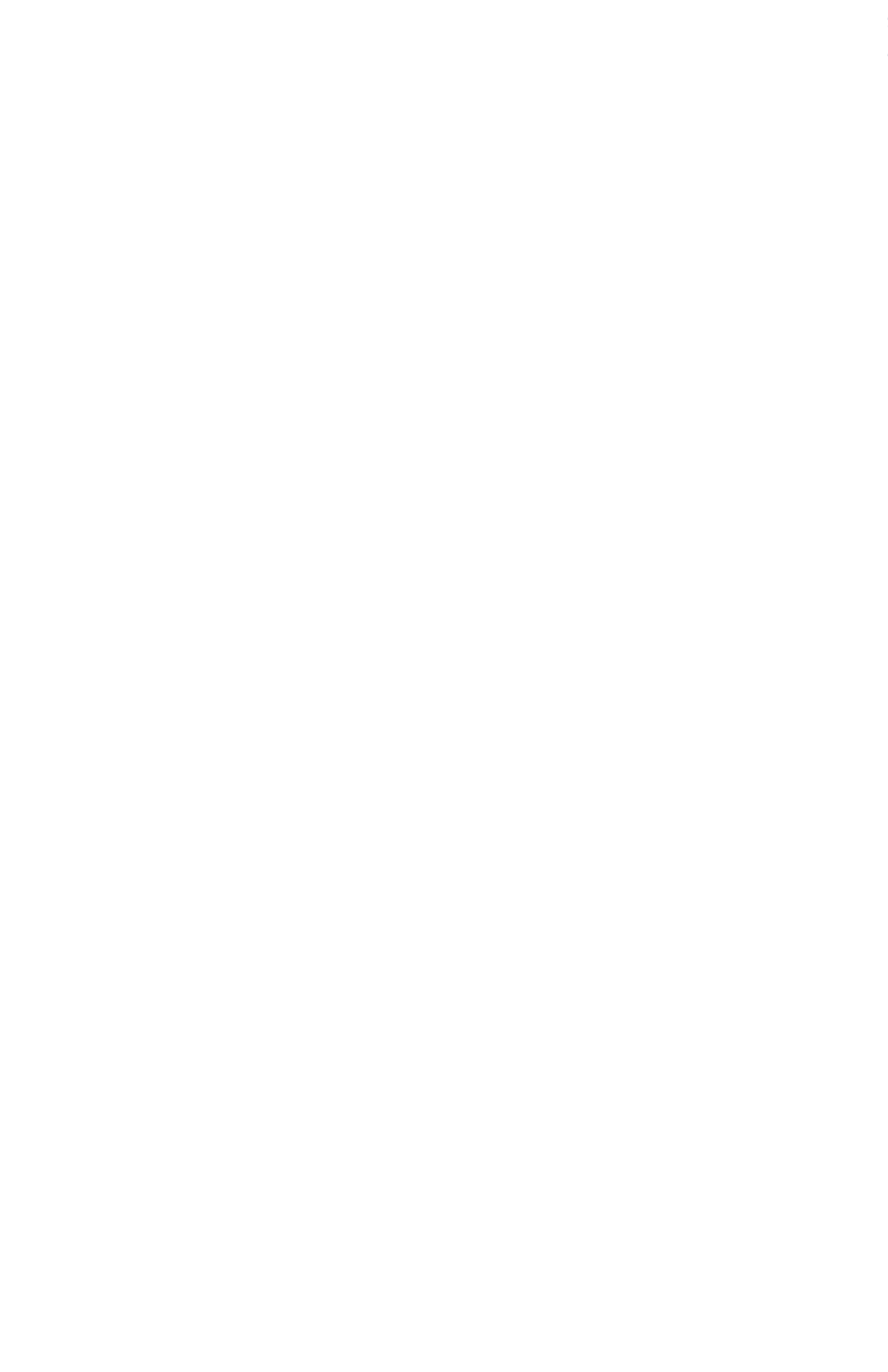

# **EMERGENCY COMMUNICATIONS** 1

Quincy College is committed to the safety of all students, faculty, staff and visitors to our campuses. The College has developed this emergency response guide as a reference to the College community in the event of an emergency to protect life and property, minimize injury and damage, restore essential operations and services, and provide communication in a timely manner.

## **WHO TO CONTACT IN THE EVENT OF AN EMERGENCY**

Students, faculty, and staff should dial 911 first and foremost and then a Resource Officer for immediate assistance.

## **RESOURCE OFFICERS**

Both the Quincy and Plymouth campuses of Quincy College provide Resource Officers on site to serve the College community. These Resource Officers provide security to the campuses and are trained to respond to emergency situations.

| <b>CAMPUS</b>                         | <b>OFFICE</b> | <b>MOBILE</b> |
|---------------------------------------|---------------|---------------|
| All Quincy Campus Resource Officers   | 617-984-1738  | 857-225-1934  |
| All Plymouth Campus Resource Officers | 617-984-5801  | 857-939-6000  |

# **TIMELY WARNING NOTIFICATION**

In the event that a situation deemed as an ongoing threat to the College community arises on or off campus, a campus wide "timely warning" notification will be issued by Quincy College. The notification will be issued through the College mass notification system, on the College's website, and/or via TV monitors on campus.

Anyone with information warranting a timely warning should report the circumstances to the **Director of Campus Services and Facilities, by phone at 617-984-1760**, in person at the Security Office on the 3rd Floor of President's Place, or to the Resource Officer in the Enrollment Office at the Plymouth Campus.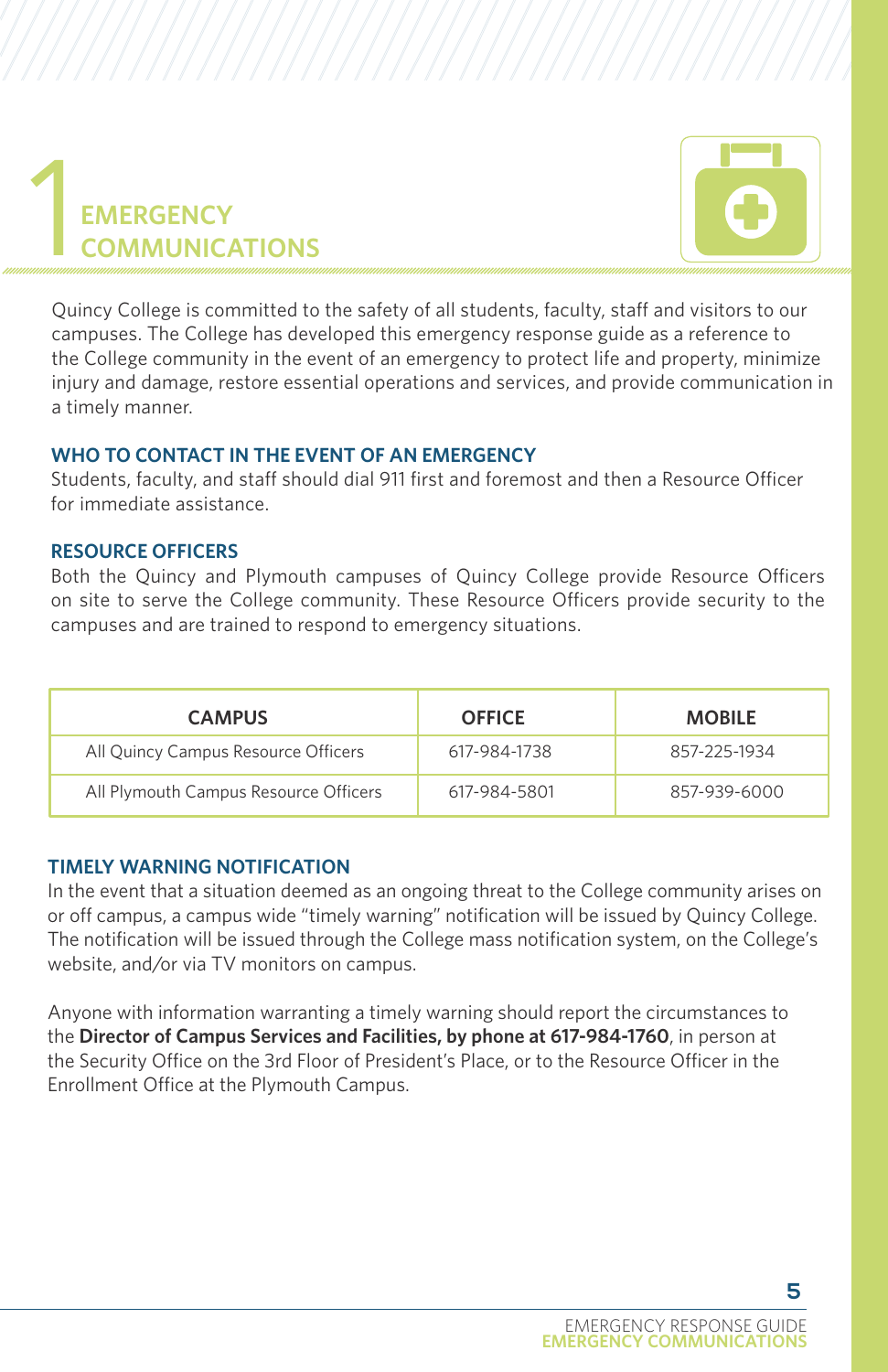# **EMERGENCY ALERTS AND MASS NOTIFICATION SYSTEM**

The mass notification system at Quincy College will send voice, text, and email messages to provide information to the College community. This can be especially useful during severe weather events, school closings, and other emergency situations that the community needs to be aware of immediately. In addition, emergency notifications are posted on television monitors on at both campuses and on the College website.

### **PERSONS WITH DISABILITIES**

Quincy College may have students, faculty, staff, or visitors who are infirmed or disabled and will require assistance evacuating facilities via stairwells during emergency situations. During an emergency, most elevators cease to operate for reasons related to smoke and electrical fires. Building occupants who cannot use stairs or exit a building without assistance are encouraged to develop an emergency evacuation plan in advance with the Disability Services Office, Human Resources, and the Director of Administrative Services and Facilities.

### GUIDELINES

The following guidelines are offered as general suggestions for students and staff who cannot use stairs or exit a building without assistance and not as an official plan of action. •If you have an attendant, the two of you should discuss emergency evacuation plans in advance

•Talk with your instructors/supervisor about evacuation from classrooms and/or offices •In the event of an emergency, fire drill, or other incident, proceed to a safe place away from the incident, near an elevator or major stairway, and preferably in a room with a window. In Presidents Place, go to the stairwell where the freight elevator is and wait for emergency responders to assist

•Do not use the elevators. Only trained fire fighters are qualified to judge the safety of using an elevator in a particular fire emergency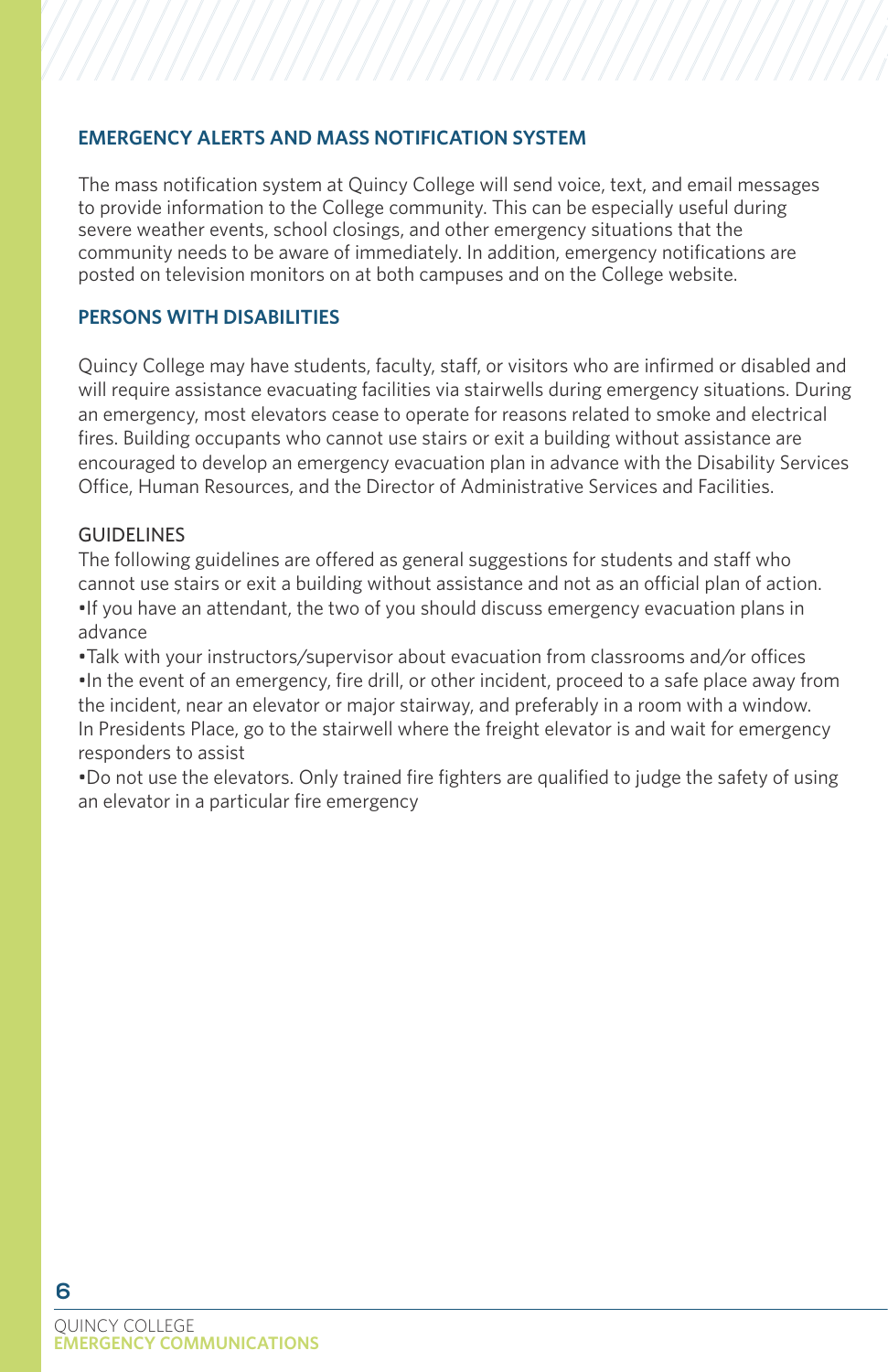# **EXTERNAL EMERGENCY CONTACTS/SERVICES**

| <b>AGENCY/ORGANIZATION</b>                 | <b>CONTACT NUMBER</b> | <b>STREET ADDRESS</b>              |
|--------------------------------------------|-----------------------|------------------------------------|
| Quincy Fire Department                     | 617-376-1011          | 40 Quincy Avenue, Quincy           |
| Quincy Police Department                   | 617-479-1212          | 1 Sea Street, Quincy               |
| Plymouth Fire Department                   | 508-830-4213          | 114 Sandwich Street, Plymouth      |
| <b>Plymouth Police Department</b>          | 508-830-4218          | 20 Long Pond Road, Plymouth        |
| Massachusetts State Police HQ              | 508-820-2300          | 470 Worcester Road, Framingham     |
| Massachusetts State Police<br>South Boston | 617-740-7710          | 125 William Day Blvd, South Boston |
| Massachusetts State Police Milton          | 617-698-5840          | 685 Hillside Street, Milton        |
| Massachusetts State Police Norwell         | 781-659-7911          | 6 West Street, Norwell             |
| Massachusetts State Police Bourne          | 508-759-4488          | Bourne Rotary, Route 28, Bourne    |
| Dept of Public Health HQ                   | 617-624-6000          | 250 Washington Street, Boston      |
| Dept of Public Health Braintree            | 781-356-8840          | 224 Forbes Road, Braintree         |
| Dept of Public Health Plymouth             | 508-747-5922          | 40 Industrial Park Road, Plymouth  |
| Quincy Medical Center                      | 617-773-6100          | 114 Whitwell Street, Quincy        |
| Jordan Hospital                            | 508-746-2000          | 275 Sandwich Street, Plymouth      |
| American Red Cross - Regional HQ           | 617-274-5200          | 139 Main Street, Cambridge         |
| South Shore Mental Health                  | 617-774-6036          | Willard Street, Quincy             |
| South Shore Mental Health                  | 800-528-4890 859      | 64 Industrial Park Road, Plymouth  |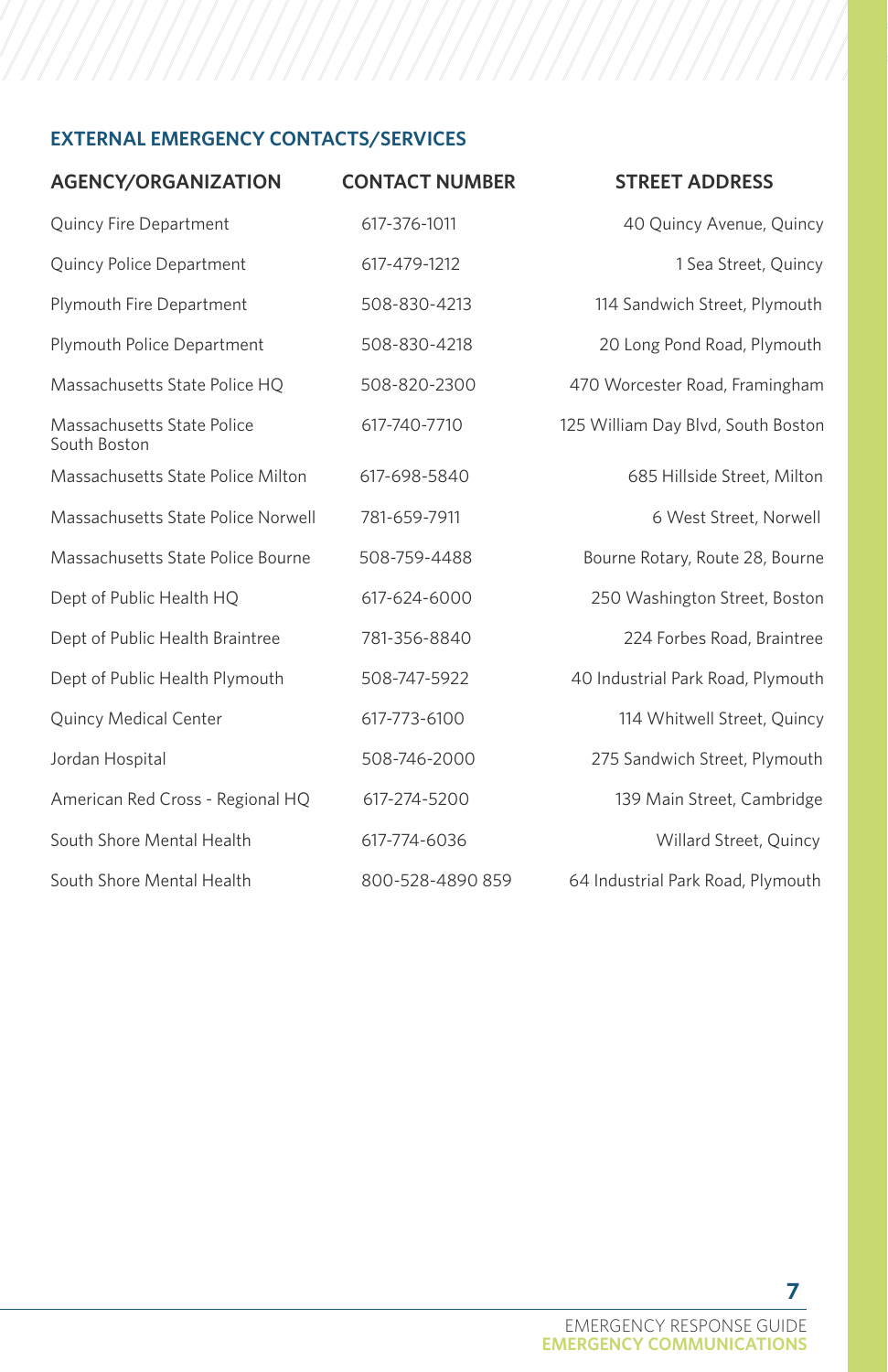



### WHAT IT MEANS TO SHELTER IN PLACE

One of the instructions that may be invoked during an emergency situation is to "shelter in place" (also sometimes referred to as a "lockdown" in certain situations) due to an imminent or developing dangerous situation. Seeking shelter (going inside) or sheltering (staying inside) means to immediately move to the nearest building and await further instruction. Sheltering in place is used when there is not enough time to evacuate or when certain conditions may render it unsafe to do so.

# EXAMPLES OF CONDITIONS THAT RENDER SHELTERING IN PLACE THE POTENTIALLY BEST OPTION

- •Severe weather (e.g. lightning, blizzard, high winds, etc.)
- •Active shooter/sniper
- •Riot or civil disturbance
- •Hostage situation
- •Road, traffic, and/or transportation shutdown
- •Special events/demonstrations
- •Influenza pandemic or other infectious disease (i.e. isolating an immediate area and potentially exposed persons)
- •Hazardous materials or conditions outdoors (e.g. chemical spill, pipeline rupture)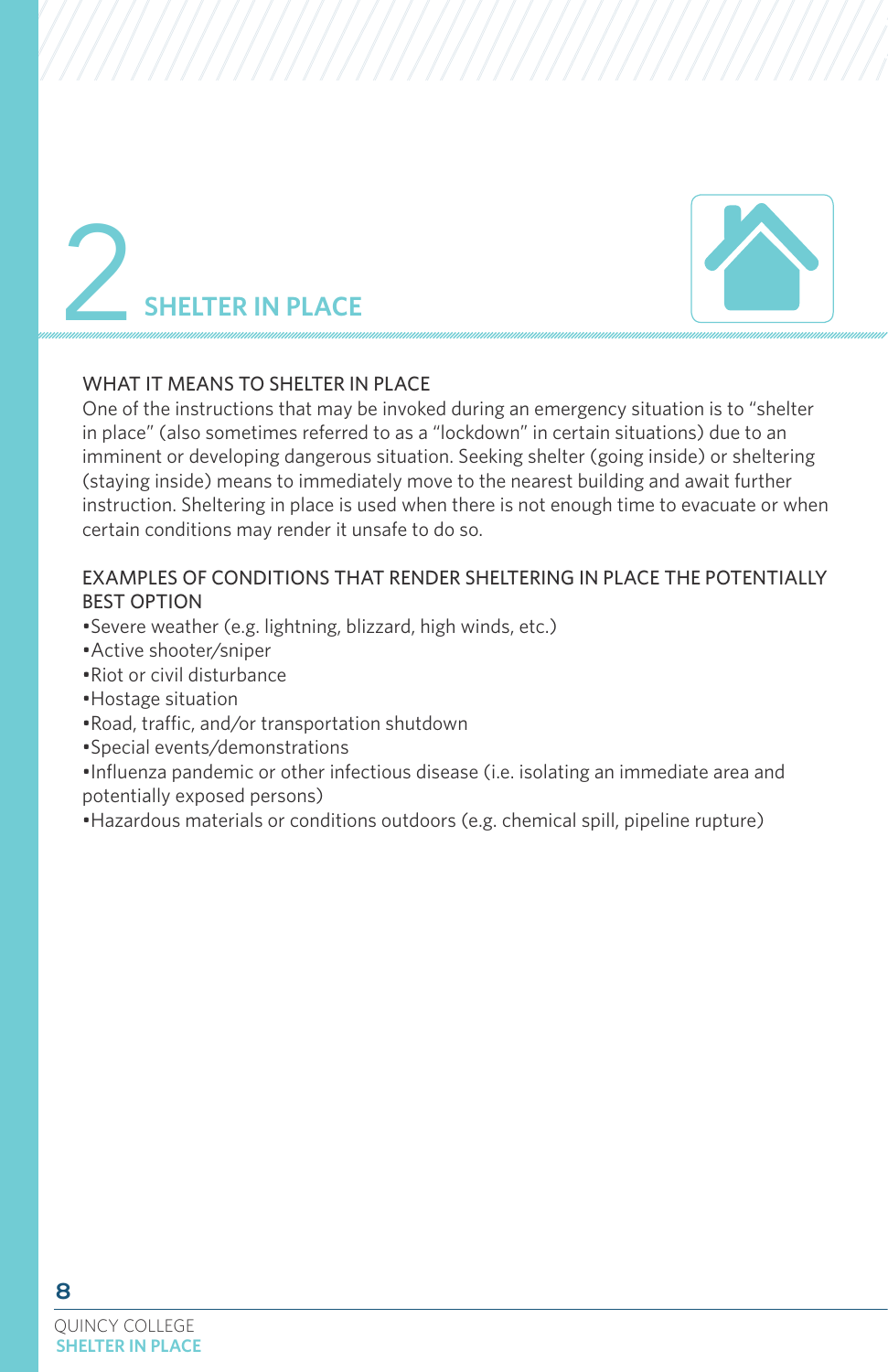# **TAKE ACTION: GUIDELINES FOR SHELTERING IN PLACE**

Upon receiving a message to shelter in place, remain calm and begin assessing your surroundings. Action steps must be quick and immediate:

**1.** Stop what you are doing right away (i.e. classes, work, and business operations).

**2.** Stop where you are and look for the best accessible space for sheltering. Do not risk exposure by moving to another building whether by foot or by vehicle.

**3.** Select interior room(s) with the fewest windows or vents. If the emergency involves severe weather, choose a location on the lowest floor possible. The room(s) should have adequate space for everyone to be able to sit in. Avoid overcrowding by selecting several rooms if necessary. Large storage closets, utility rooms, and copy and conference rooms without exterior windows work well.

**4.** Avoid selecting a room with mechanical equipment like ventilation blowers or pipes. It is ideal to have a hard-wired telephone in the room(s) you select.

**5.** Close and lock all windows, exterior doors (where possible), and any other openings to the outside, where possible. If advised there is danger of an explosion or active shooter (incident where you do not want someone to see into the room), close the window shades, blinds, or curtains.

**6.** Have a phone available if you need to report a life-threatening condition. Be mindful that cellular telephone equipment may be overwhelmed or damaged during an emergency.

**7.** Bring everyone into the room(s).

**8.** Shut and lock the door(s) where possible. In the case of an active shooter/violent situation, if doors are not able to be locked, move a piece of furniture in front of the door to block entrance to the room.

**9.** Be alert for mass notification updates until you are told all is safe or you are told to evacuate. These updates may call for evacuation of specific areas.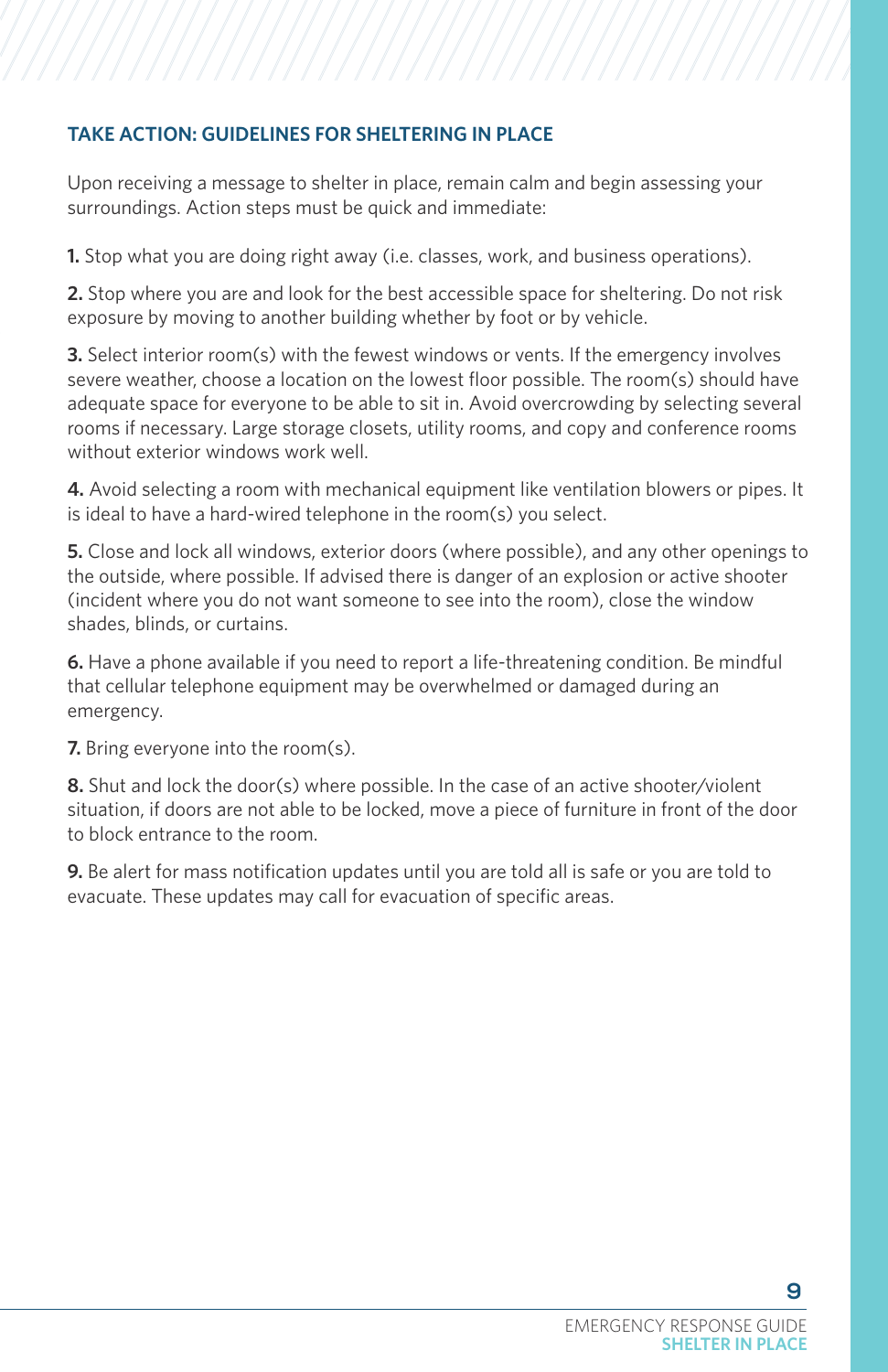

# 3**EVACUATION OF CAMPUS**

Quincy College may evacuate Presidents Place, Saville Hall, and the Plymouth campus due to a hazard, emergency, or otherwise dangerous situation that threatens the College or a portion of the College. Upon the decision to evacuate a facility or multiple facilities, whether being the decision of Quincy College officials, building property management, or local emergency response agencies, a notification will be sent to the campus community utilizing the mass notification system.

Examples of Conditions That Render Evacuation the Potentially Best Option

- •Severe weather
- •Damage or dangerous conditions posed by the facility rendering it unsafe for occupancy •Fire
- •Explosion
- •Chemical spill (isolating an immediate area and potentially exposed persons)
- •Loss of utilities/power failure (HVAC)
- •Water supply failure
- •Radiological and hazmat incidents
- •Nuclear attack, bombing, or other assaults by air
- •Airborne biological/environmental contaminants present
- •Mass casualty events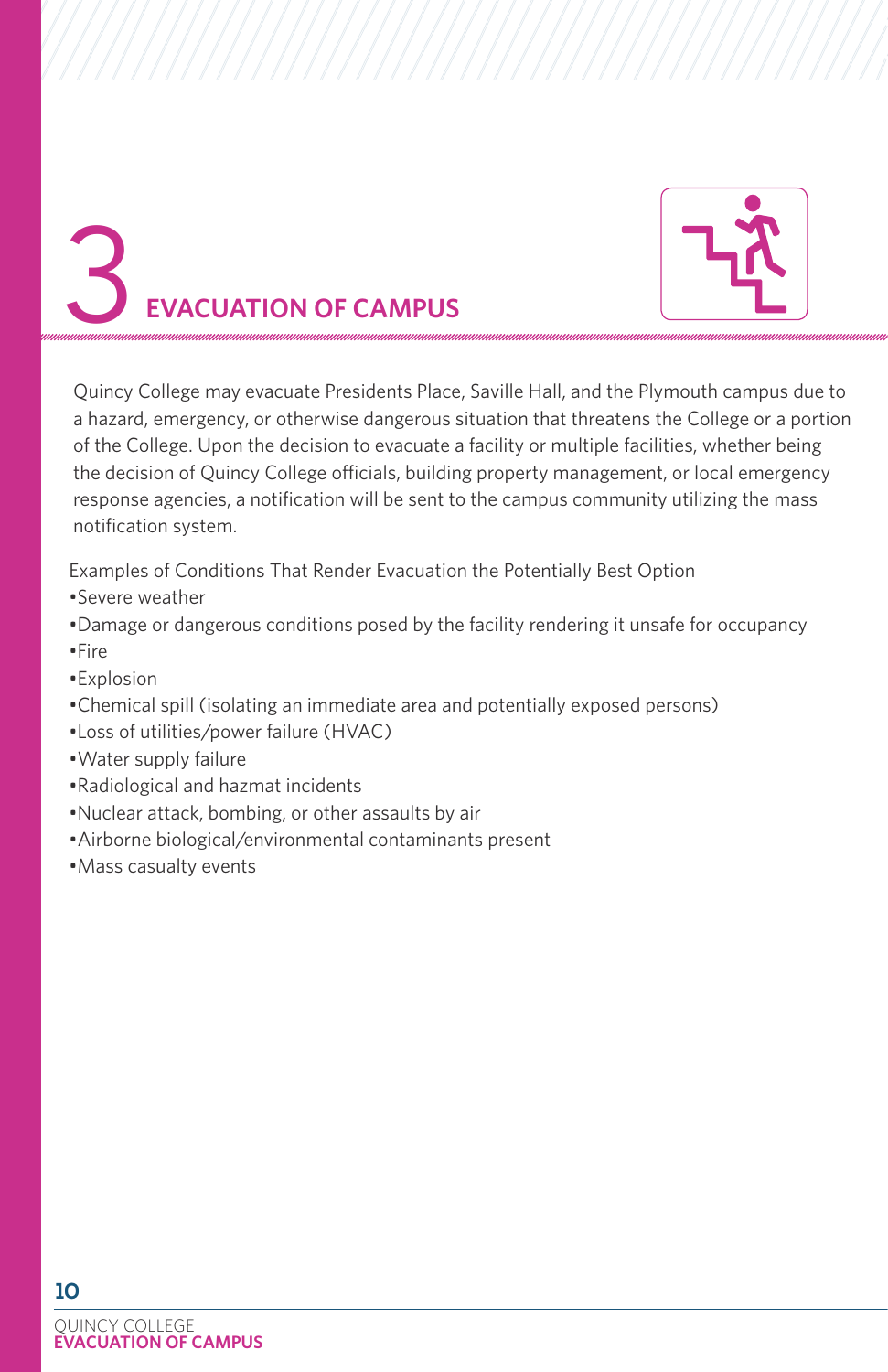# **TAKE ACTION: GUIDELINES AND LOCATIONS FOR EVACUATION**

**1.** All building occupants should evacuate a building when the fire alarm is activated or when instructed to do so by a Resource Officer, Quincy College Fire Marshal, or property management/building official.

**2.**Building occupants should follow egress signs to exit

**3.**Each Quincy College building has building/floor egress route maps in all classrooms (and some hallways)

**4.**Elevators should not be used; occupants should exit by way of accessible stairwells

**5.** Landings and stairwells should be checked for individuals who may need assistance due to a mobility impairment or a disability

**6.**Evacuation must be timely and orderly; do not stop or stay in the area in order to retrieve personal belongings

**7.** Use the nearest exit, moving quickly and calmly and proceed to designated assembly area

**8.**If you cannot evacuate, move to the nearest window and signal for help

**9.**Do not return to an evacuated building unless told to do so by a Resource Officer, member of the Crisis Team or emergency responder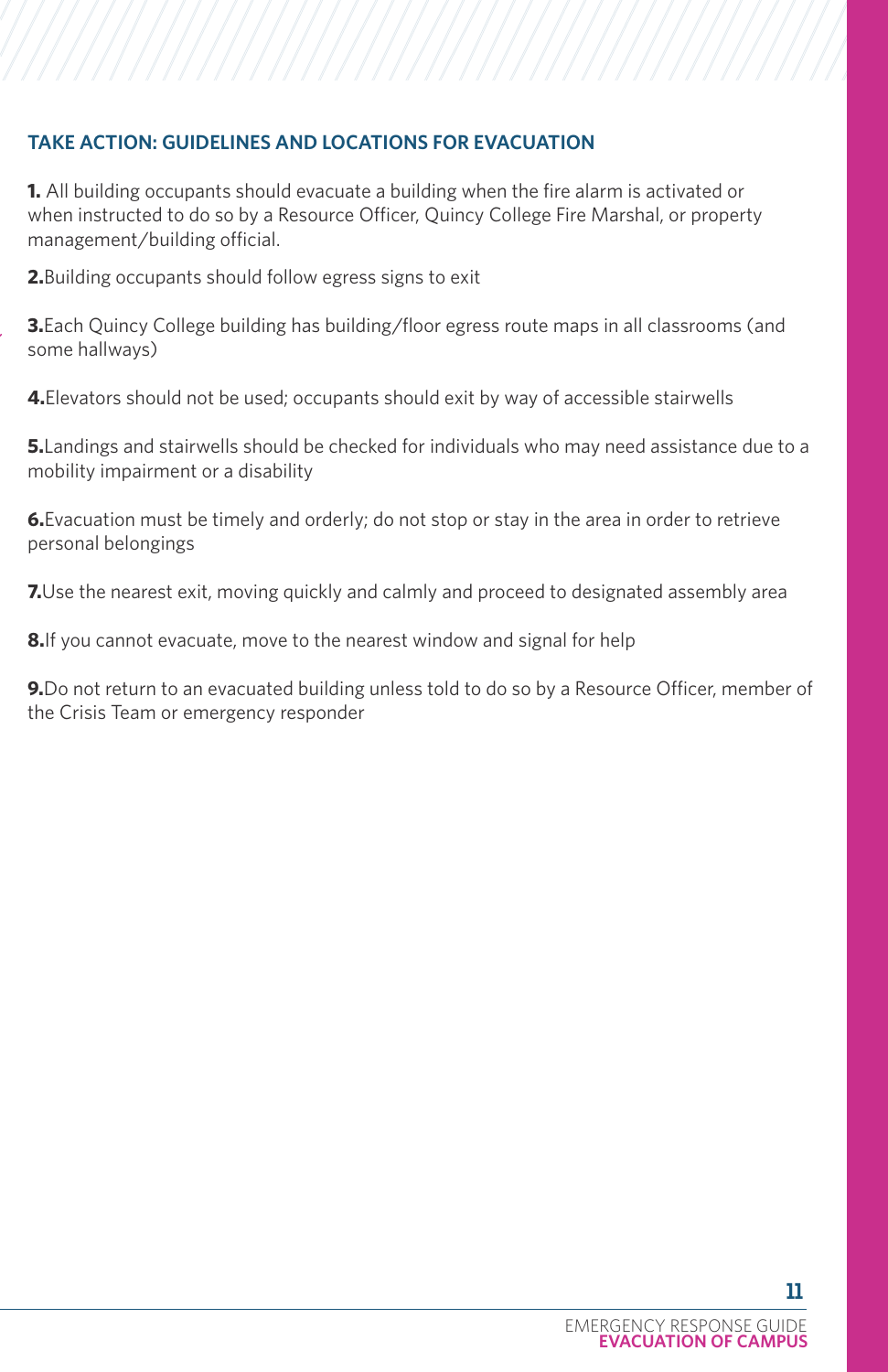

# **TO DO- SPECIFIC INCIDENTS**

The following information is intended to provide general guidance to respond to various incidents that may occur at Quincy College. This may include medical emergencies, security situations, safety issues, and/or natural disaster preparation and recovery. When provided, Quincy College recommends that the College community follow official instructions given in person or via the mass notification system.

Specific incidents addressed include:

- •Act/Threat of Violence ( Page 13 )
- •Active Shooter ( Page 14 )
- •Blood-Borne Pathogens/Human Fluids ( Page 15 )
- •Pandemic ( Page 16 )
- •Bomb Threat ( Page 17 )
- •Chemical/Hazardous Materials Spill/Leak ( Page 18 )
- •Fire ( Page 19 )
- •Power Outage Medical Emergency ( Page 20 )
- •Power Outage ( Page 21 )
- •Severe Weather ( Page 22+23 )
- •Suicide Attempt or Threat ( Page 24 )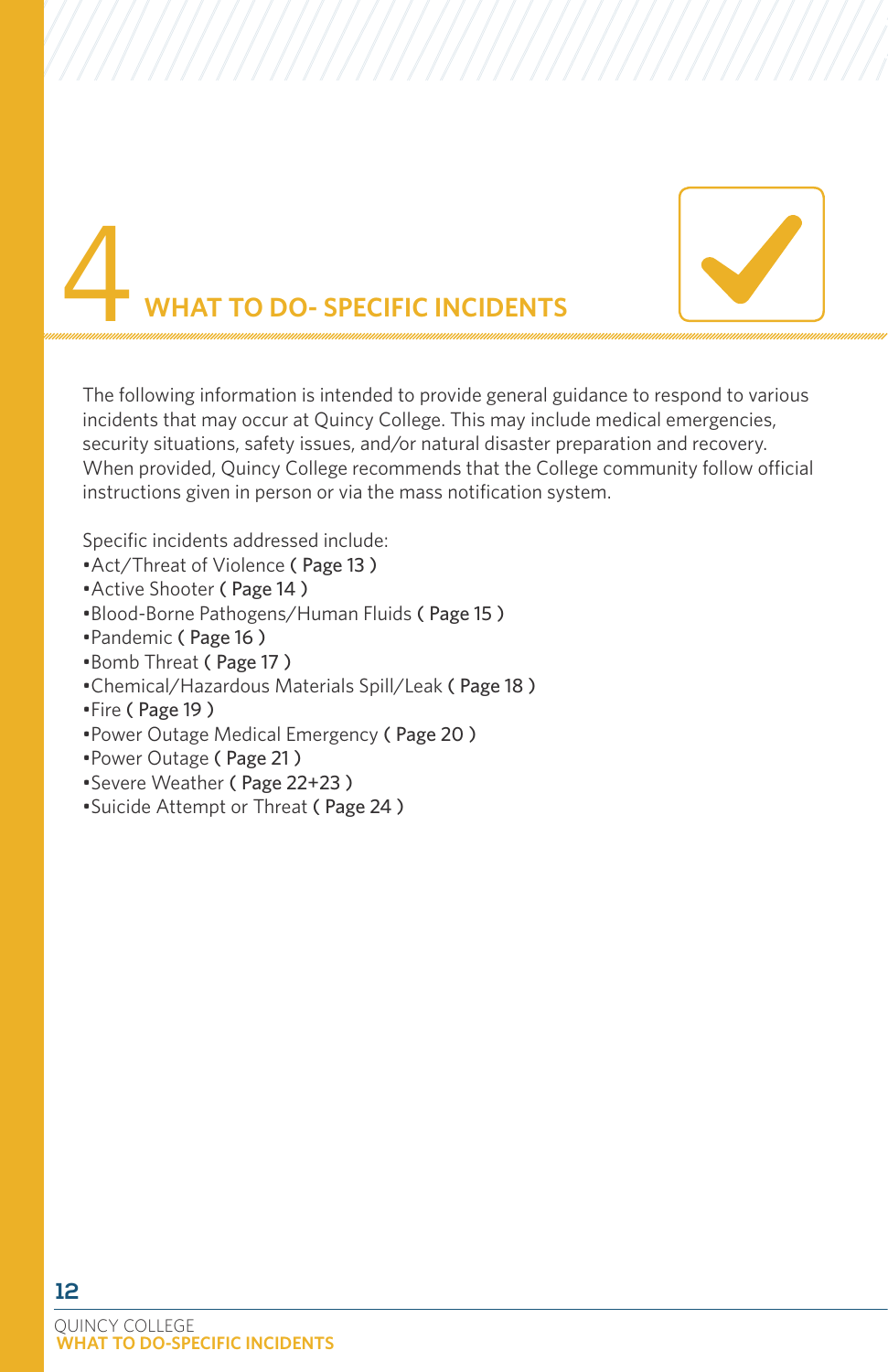# **ACT/THREAT OF VIOLENCE**

This could include a physical altercation, presence of a weapon, a riot, a civil disturbance that is escalating, a written or verbal threat, or other event.

# NOTIFY

- •Call local police/911 if immediate need is present
- •Always notify a Resource Officer
- •Notify a faculty member/supervisor if time permits and it is safe to do so

# TAKE ACTION

•A Resource Officer will respond to the incident and attempt to bring the matter under control if it is safe to do so

•If notifying local police, ask for instructions as to what to say/do

•Evacuation or shelter in place options may need to be considered depending on the nature and extent of the threat. Use best judgment and follow instructions if given from a Resource Officer, Crisis Team member, the mass notification system, or local authorities

•If a threat is imminent and it is not safe to evacuate the area, find a safe place to shelter out of the immediate vicinity of the incident

•If it is safe to vacate the area, use the nearest exit and move quickly and calmly. Follow egress routes to exit your floor and/or building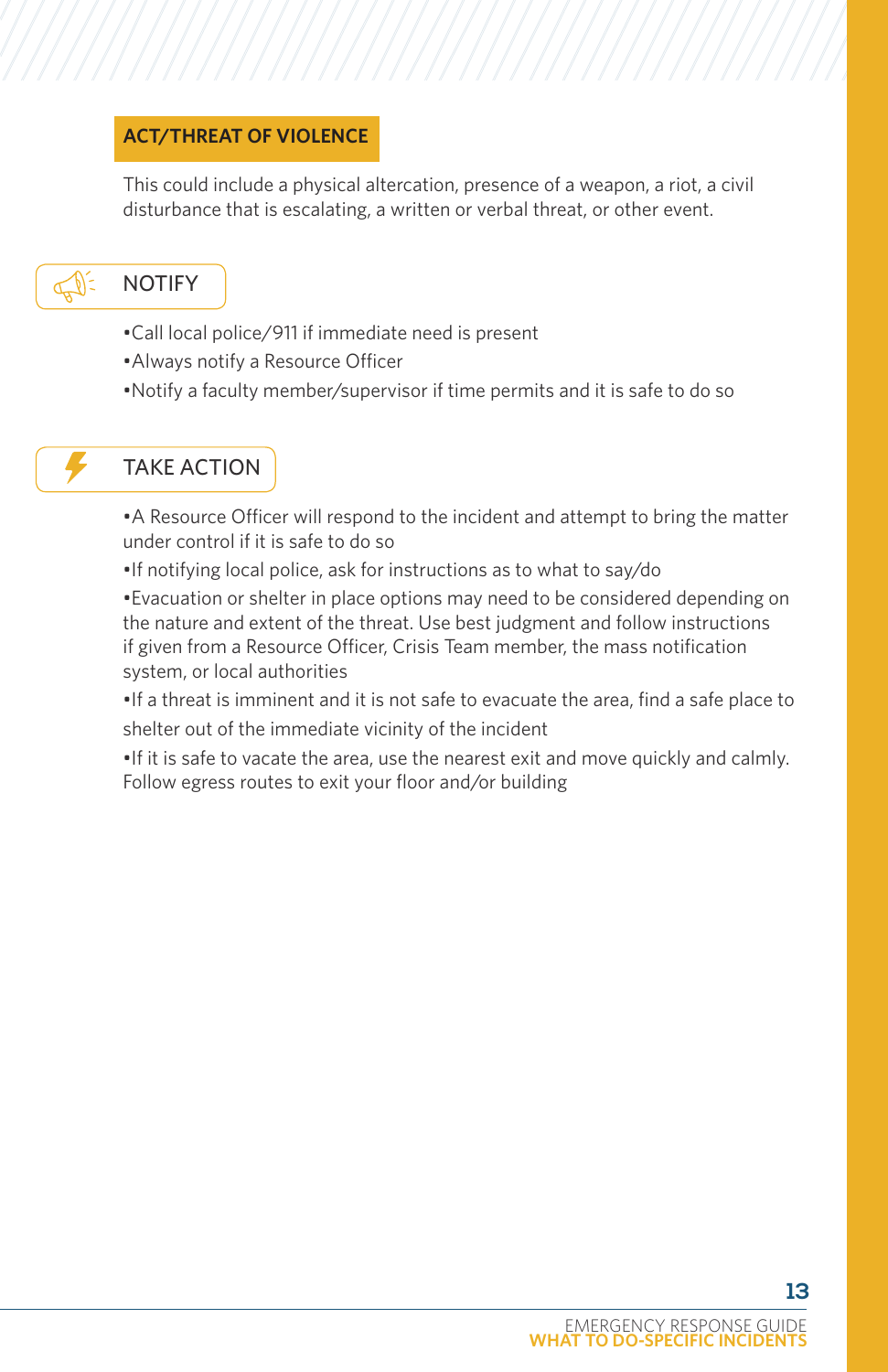# **ACTIVE SHOOTER**



### NOTIFY

- Call 911
- Notify a Resource Officer or Supervisor if safe to do so

# TAKE ACTION

• If you are unable to immediately seek safety, escape danger by fleeing from the scene or sheltering in place. If confrontation with an active shooter is imminent, attempt to disarm the shooter as a last resort. Run, Hide, Fight.

- When notifying police, ask for instructions as to what to say/do
- Follow instructions of police, Resource Officers, Crisis Team members, and the mass notification system

•Evacuation or shelter in place options may be considered, depending on the nature and extent of the threat

•If instructed to evacuate:

-Be cognizant of the risk of exposure by moving from your location; maintain awareness of activities and potential threats around you -If you know it is not safe to evacuate, shelter in place and notify the police immediately (if safe to do so)

-Use the nearest exit, moving quickly and calmly - Follow egress routes to exit your floor and/or building

### •If instructed to shelter:

-Stop what you are doing right away (i.e., classes, work, and business operations)

-Stop where you are and look for the best accessible space for sheltering

-Close and lock all windows, exterior doors (where possible), and any other openings to the outside where possible. If doors are not able to be locked, move a piece of furniture in front of the door to block entrance to the room

-Close the window shades, blinds, or curtains

-Have the phone available if you need to report a life-threatening condition. Be mindful that cellular telephone equipment may be overwhelmed or damaged during an emergency

-Bring everyone into the room(s)

-Be alert for mass notification updates until you are told all is safe or you are told to evacuate. These updates may call for evacuation of specific areas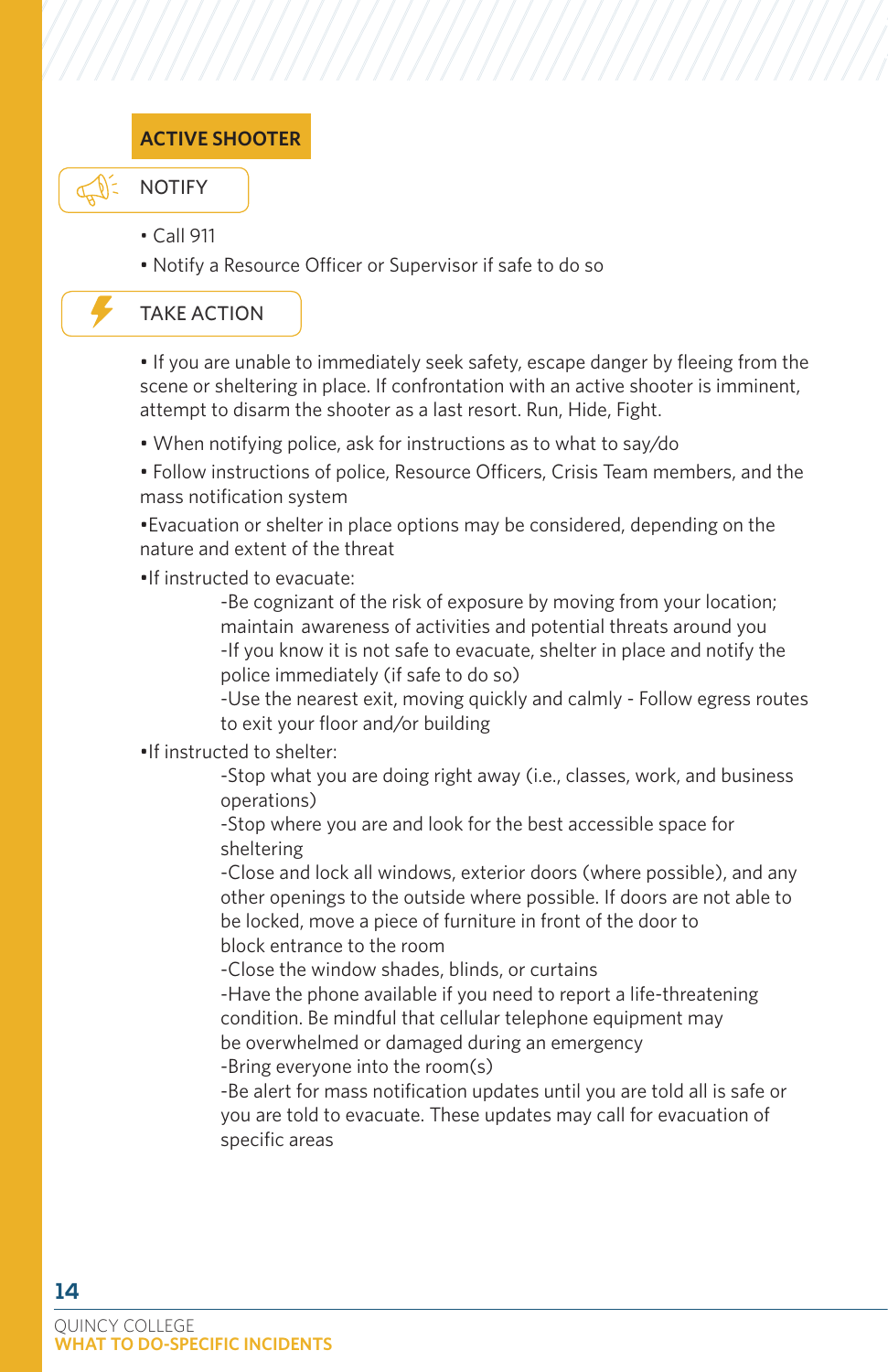# **BLOOD-BORNE PATHOGENS / HUMAN FLUIDS**

The purpose of this exposure control protocol is to eliminate or minimize exposure to blood or any bodily fluid released during an accident or intentional act.

# NOTIFY

•Notify departmental supervisor •Notify a Resource Officer

# TAKE ACTION

•Communicate to those in the immediate area that there was an accident and contact with the area should be avoided until it is cleaned/cleared

•Follow the instructions of the Resource Officer and/or other official once they arrive, this may include vacating the area or remaining to provide some assistance

•A Resource Officer will notify the appropriate authorities/maintenance crew to respond to the incident

•A Resource Officer, Crisis Team member or local responder agency official may instruct that the area be evacuated until the incident is resolved (they will determine the appropriate area). If instructed to evacuate:

-Use the nearest exit, moving quickly and calmly

-Follow egress routes to exit your floor and/or building

-Report to the designated assembly area unless instructed to do otherwise

-Do not reenter the building until an emergency responder agency or Quincy College official instructs to do so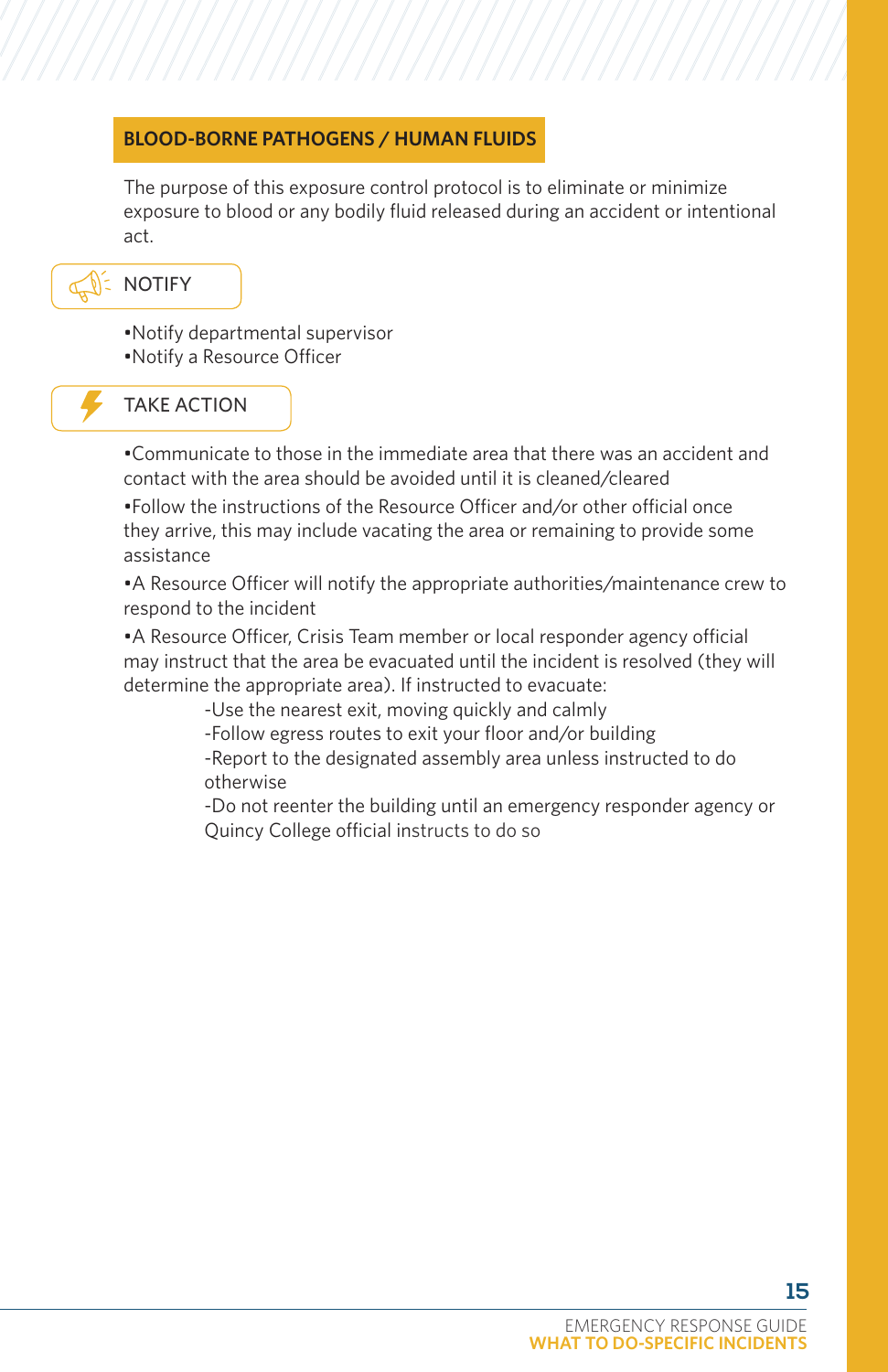# **PANDEMIC**

A pandemic is an epidemic of infectious disease that has spread throughout a population. Depending on the disease, transmission, prevention, and treatment will vary.

Examples of Modern Pandemics of Concern

- •Viral hemorrhagic fevers (Ebola)
- •Antibiotic-resistant microorganisms (also known as "superbugs")
- •Severe Acute Respiratory Syndrome (SARS)
- •Influenza (Flu)
- •H5N1 (Avian Flu)

# TAKE ACTION: PREVENTION MEASURES

- •Wash your hands often with soap and warm water or alcohol based hand cleansers
- •Avoid contact with people you think might be ill
- •Stay home from school or work when you are sick
- •Cough or sneeze into a tissue or the bend in your arm
- •Wash your hands (for at least 20 seconds) multiple times during the course of the day

•Keep a distance of six feet from others if possible while in crowds or public spaces

•Clean common areas/equipment, computers, phones, office equipment more often

•In severe pandemic environments, avoid travel on taxis, buses, trains, and airplanes

•Stay current on health news

•If you are sick with flu-like symptoms, seek medical attention and do not return to school or work unless you are fever free for 24 hours without use of fever reducing medicine

•Receive annual vaccines such as the influenza vaccine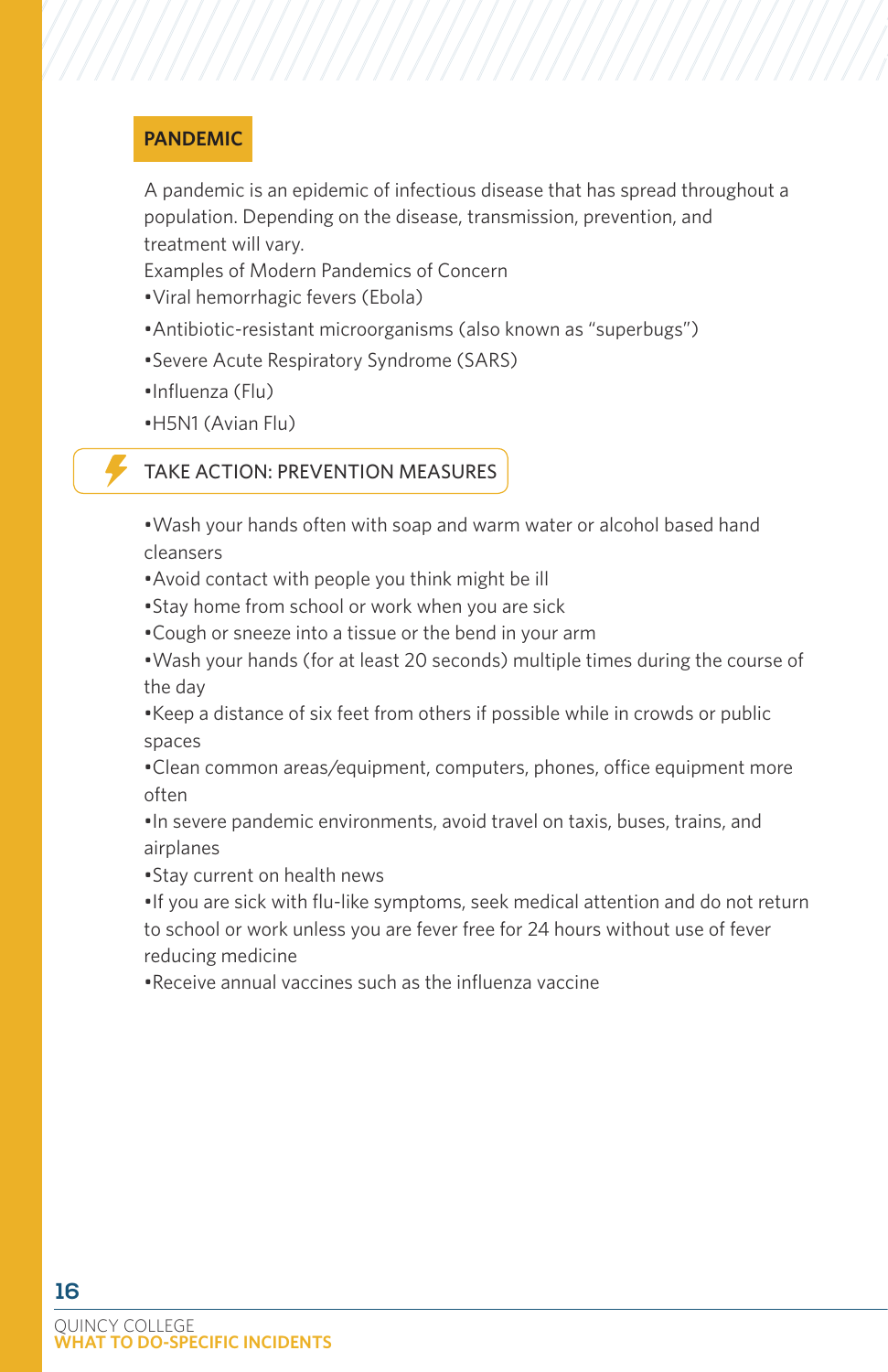# **BOMB THREAT**

A bomb threat may be received by telephone, email, social media venue, or written on a letter/note. There may also be a suspicious item that prompts the need to respond as if a bomb threat.

# NOTIFY



•If by phone - Keep caller on the line and record all information you can before they hang up, including: time of call; exact location of the threat; time of potential detonation; caller voice description (sex, age, etc.); background noises; exact wording of the threat

•If by email or social media – Save and record the message in any form you are able (save the email; take a screen shot; write down the message, time sent, and any sender information); and send to police and your supervisor

•If by sight – do not touch the item; clear people from the area in a calm manner and notify authorities

•Notify a Resource Officer or supervisor after police are called

# TAKE ACTION

- •If notifying local police, ask for instructions as to what to say/do
- •Evacuation will likely be ordered

-Use the nearest exit, moving quickly and calmly

- -Follow egress routes to exit your floor and/or building
- -Report to the designated assembly area unless instructed to do otherwise

-Do not reenter the building until an emergency responder agency or Quincy College official instructs to do so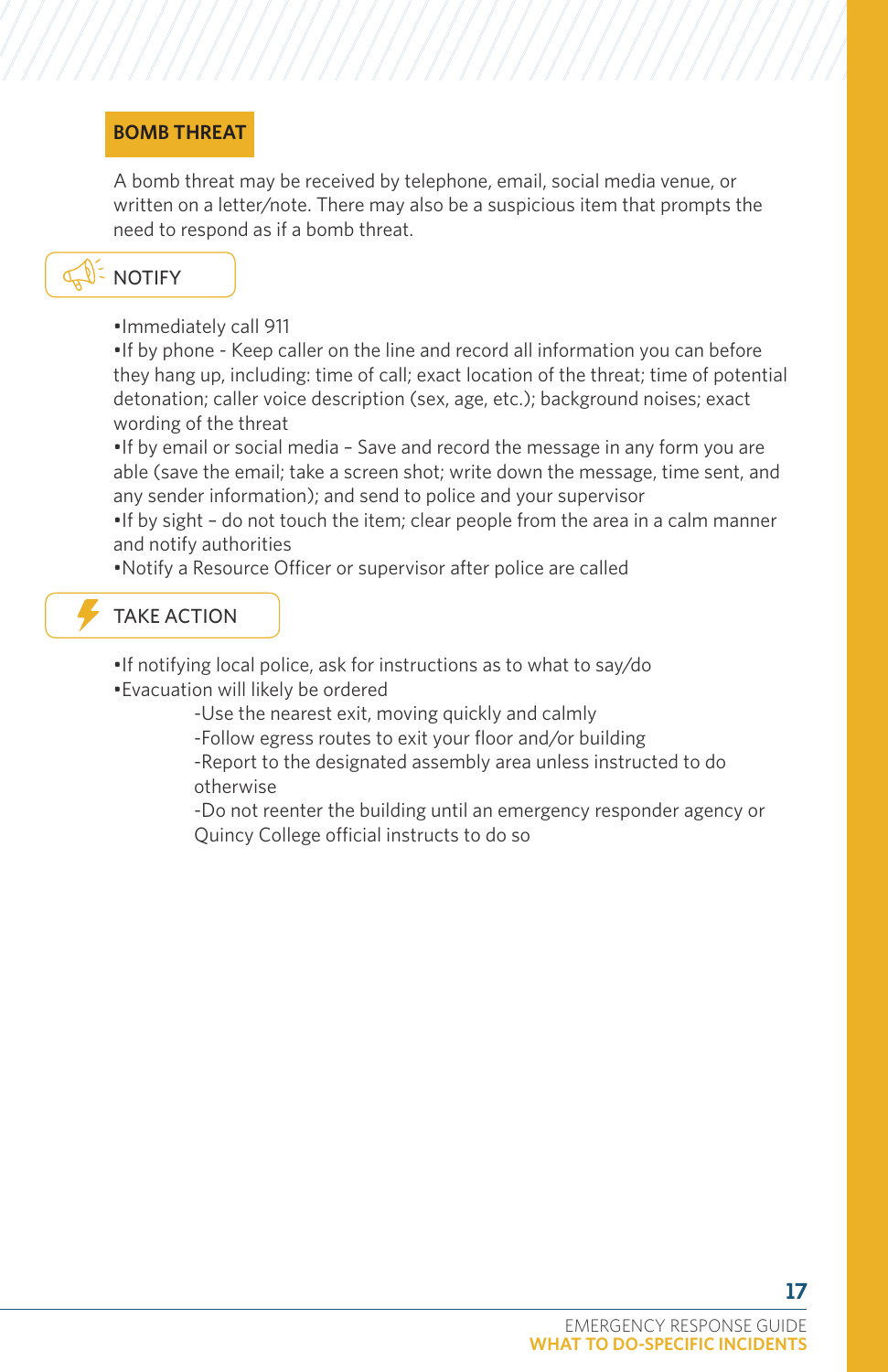# **CHEMICAL/HAZARDOUS MATERIALS SPILL/LEAK**

The purpose of this exposure control protocol is to eliminate or minimize exposure to any hazardous materials released during an accident or intentional act. This could include materials that are flammable, corrosive, reactive, combustible and explosive. If you are uncertain of the nature of the substance, consider it hazardous.

# NOTIFY

•Notify a Resource Officer and departmental supervisor

•Call 911 if there is a potential immediate threat to safety (including if a substance is unknown)

# TAKE ACTION

•Communicate to those in the immediate area that there was a release and avoid contact with the area until it is cleaned/cleared

•Follow the instructions of the Resource Officer and/or other official once they arrive

•Evacuation or shelter in place options may be considered, depending on the nature and extent of the threat

•If instructed to evacuate:

-Use the nearest exit, moving quickly and calmly

-Follow egress routes to exit your floor and/or building

-Report to the designated assembly area unless instructed to do otherwise

-Do not reenter the building until an emergency responder agency or Quincy College official instructs to do so

•If instructed to shelter:

-Stop what you are doing right away (i.e., classes, work, and business operations)

-Stop where you are and look for the best accessible space for sheltering. Do not risk exposure by moving to another building whether by foot or by vehicle

-Select interior room(s) with the fewest windows or vents such as large storage closets, utility rooms, and copy and conference rooms without exterior windows

-Avoid selecting a room with mechanical equipment (ventilation blowers or pipes)

-Close and lock all windows, exterior doors (where possible), and any other openings to the outside, where possible

-Have the phone available if you need to report a life-threatening condition. Be mindful that cellular telephone equipment may be overwhelmed or damaged during an emergency -Bring everyone into the room(s)

-Be alert for mass notification updates until you are told all is safe or you are told to evacuate. These updates may call for evacuation of specific areas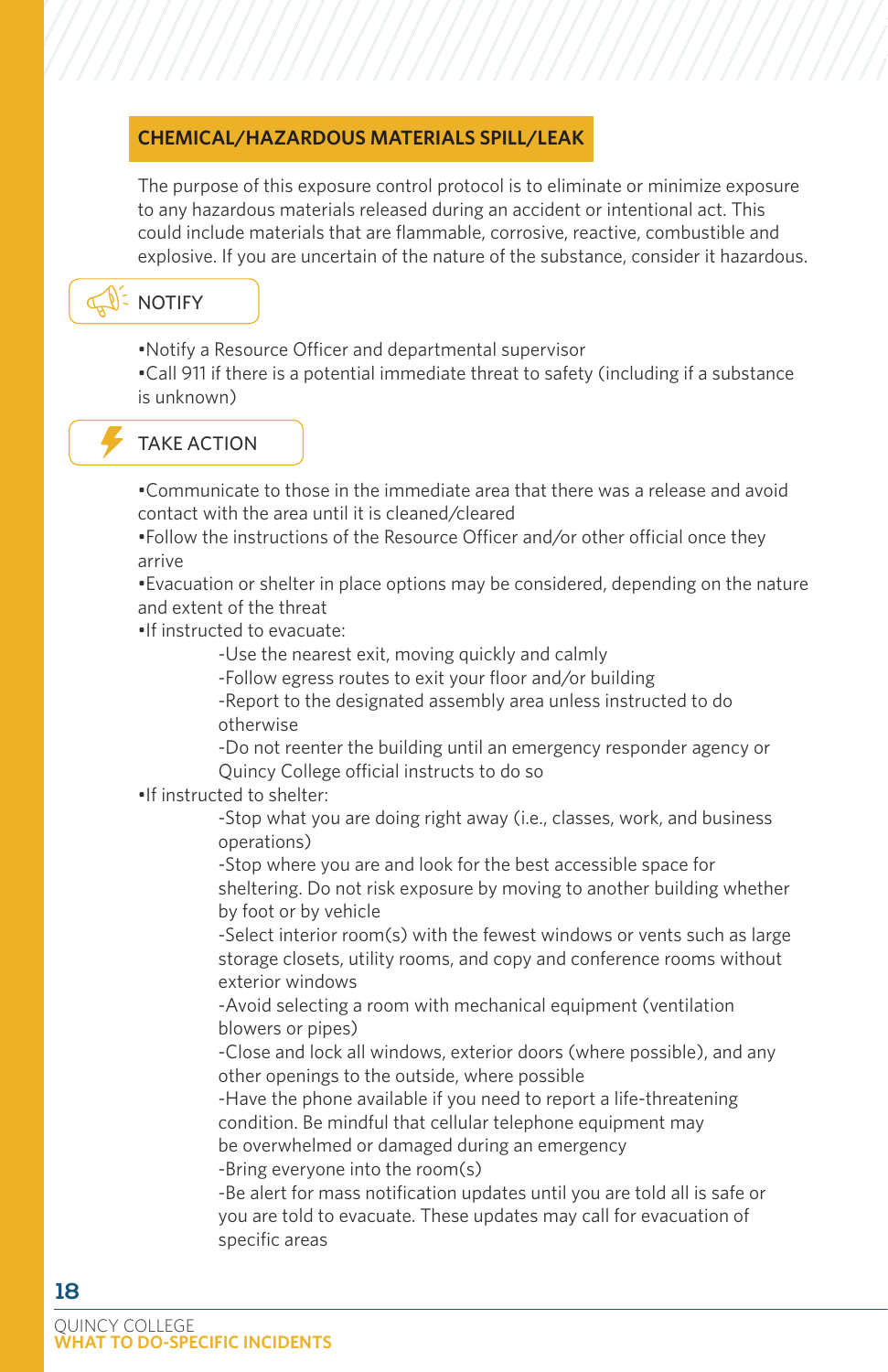# **FIRE**

In all Quincy College facilities, an alarm will sound to indicate that the building should be evacuated in the event of a fire.

# NOTIFY

•If a fire or smoke is noticed before an alarm sounds, activate the alarm via a manual pull station

•Notify local police and fire department

•If you know the cause of the fire, notify an emergency responder, a Resource Officer, a faculty member, or a supervisor after safely evacuating the building. This will be useful information for responders

# TAKE ACTION

•All building occupants must evacuate a building when the fire alarm is activated or when instructed to do so by a Resource Officer, Quincy College Fire Marshal, local emergency responder agency, or property management/building official •Building occupants should follow egress signs to exit

> -Each Quincy College building has building/floor egress route maps in all classrooms (and some hallways)

•Elevators should not be used; occupants should exit by way of accessible stairwells

•Evacuation must be timely and orderly; do not stop or stay in the area in order to retrieve personal belongings

- •Use nearest exit, moving quickly and calmly and proceed to designated assembly area
- •If you cannot evacuate, move to the nearest window and signal for help
- •Do not reenter the building until an emergency response agency or Quincy College official instructs to do so

# AFTER THE INCIDENT

•When safe to re-enter, report any noticed damage to a Resource Officer, faculty member, or supervisor

•Classes/offices will be relocated if needed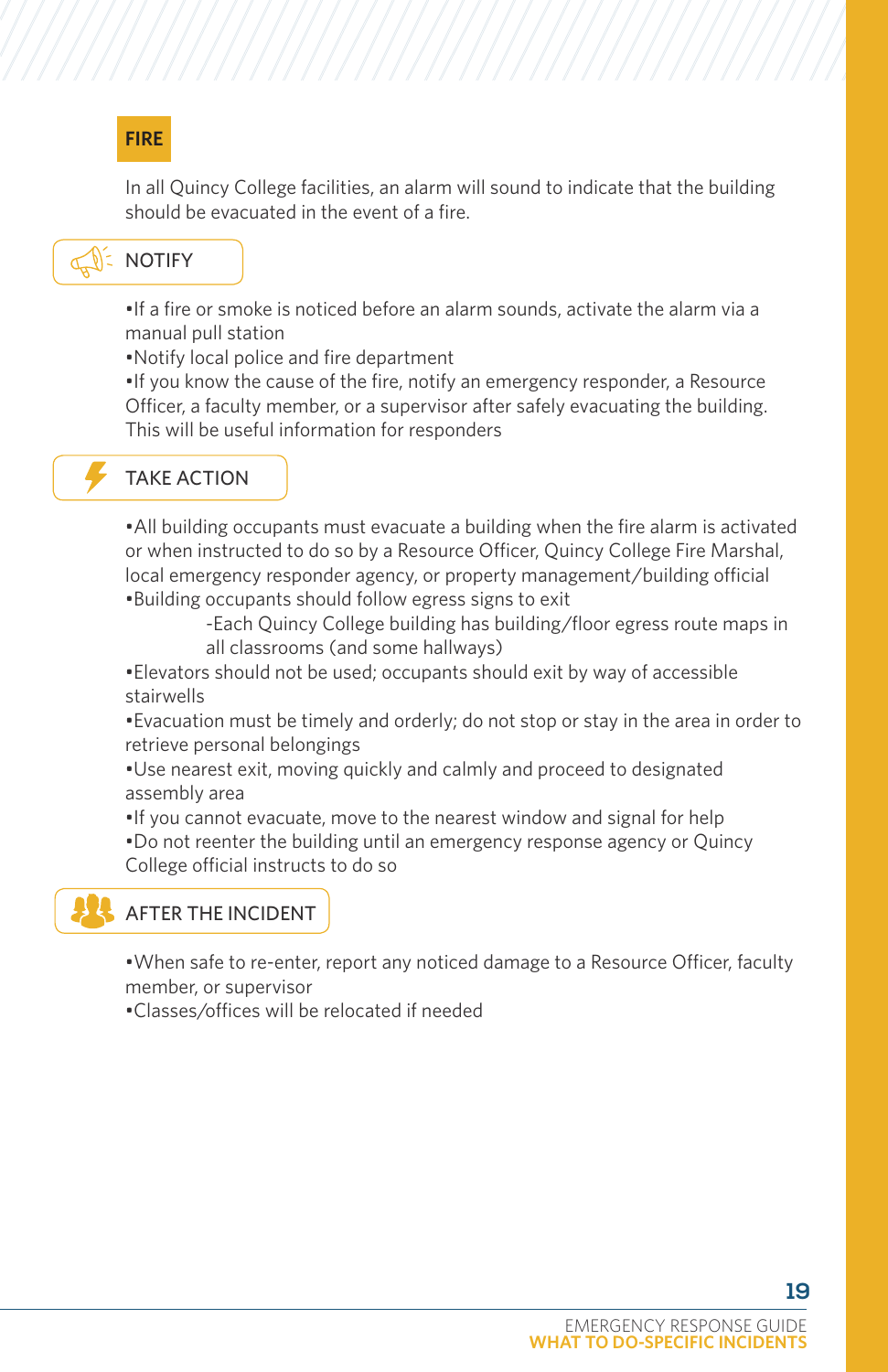# **MEDICAL EMERGENCY**

A medical emergency can include a wide range of incidents from accidents to heart attacks. If you are in doubt of whether a situation requires medical attention, contact a Resource Officer and/or 911.

# NOTIFY

- •Call 911 or Local EMS
- •Notify a Resource Officer

•Notify a faculty member or supervisor once the appropriate medical assistance has been sought

# TAKE ACTION

•Assist in keeping a crowd from forming around the victim, this can impede emergency response and increase anxiety for the victim

•A Resource Officer will provide first responder care until emergency responder assistance arrives

•Follow the instructions of the Resource Officer, assistance may be required such as retrieving an AED or first aid kit

# AFTER THE INCIDENT

•The Student Development Office and Human Resources will provide information on support services if an incident has affected students, faculty or staff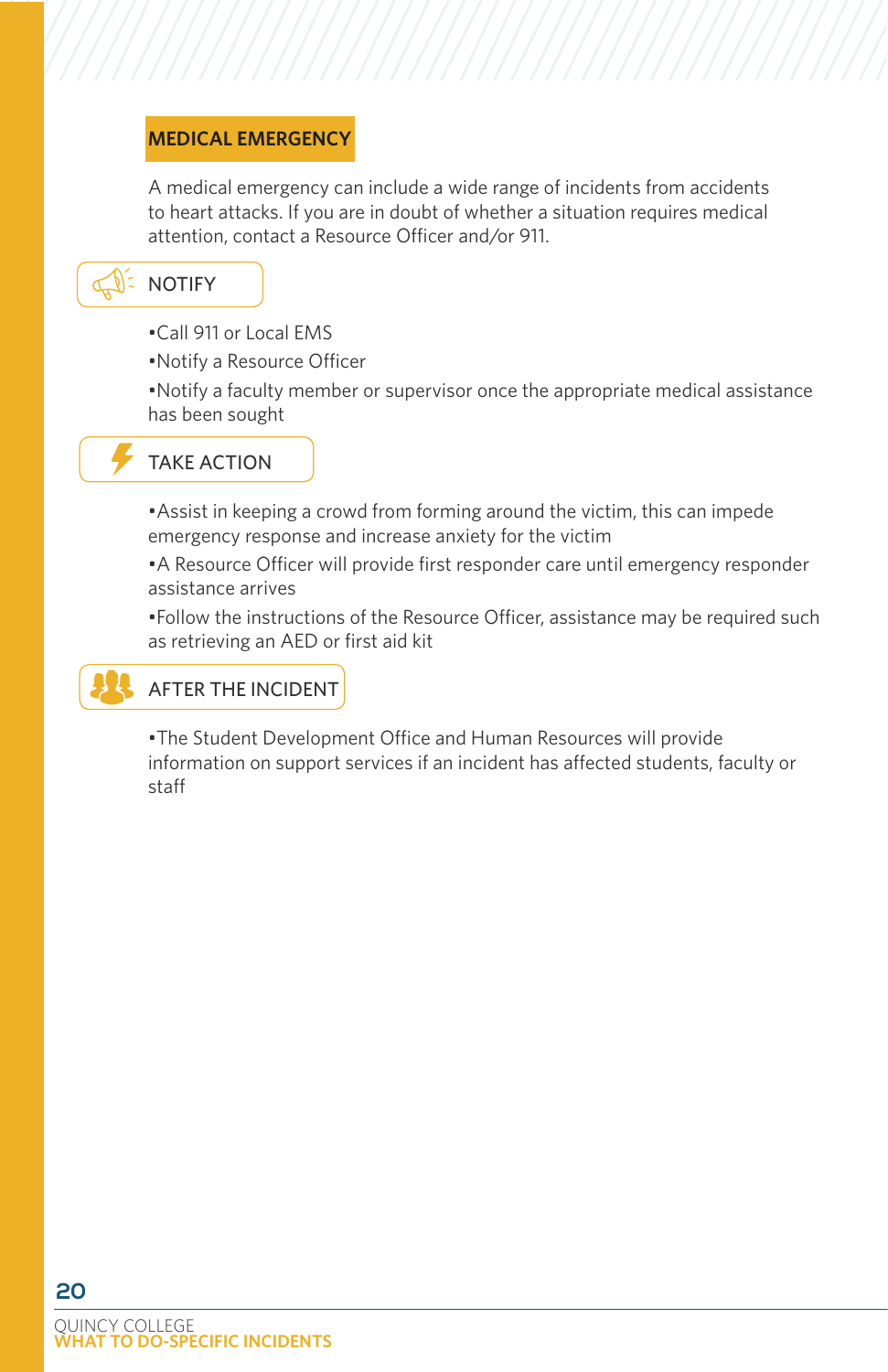# **POWER OUTAGE**

Utilities can fail for a number of reasons. This can include and affect the water supply, electrical services (lights, office electronics), ventilation, IT (computers, internet, phone), heating sources, and other utilities.



•Notify a Resource Officer, faculty member, or supervisor



TAKE ACTION

•Provide any known information to the Resource Officer, faculty member, or supervisor on the source, location, and extent of the outage

•Evacuation may be considered, depending on the nature and extent of the threat

> -Since this may not be an emergency evacuation situation, follow instructions provided for this specific situation (may include leaving the premises for the day, reporting to alternate office/classroom, or reporting to a designated assembly area)

-Do not reenter the building/area until an emergency responder agency or Quincy College official instructs to do so

# AFTER THE INCIDENT

•When safe to re-enter, all staff should inventory work spaces and report any damage to a supervisor

•Classes/offices will be relocated if needed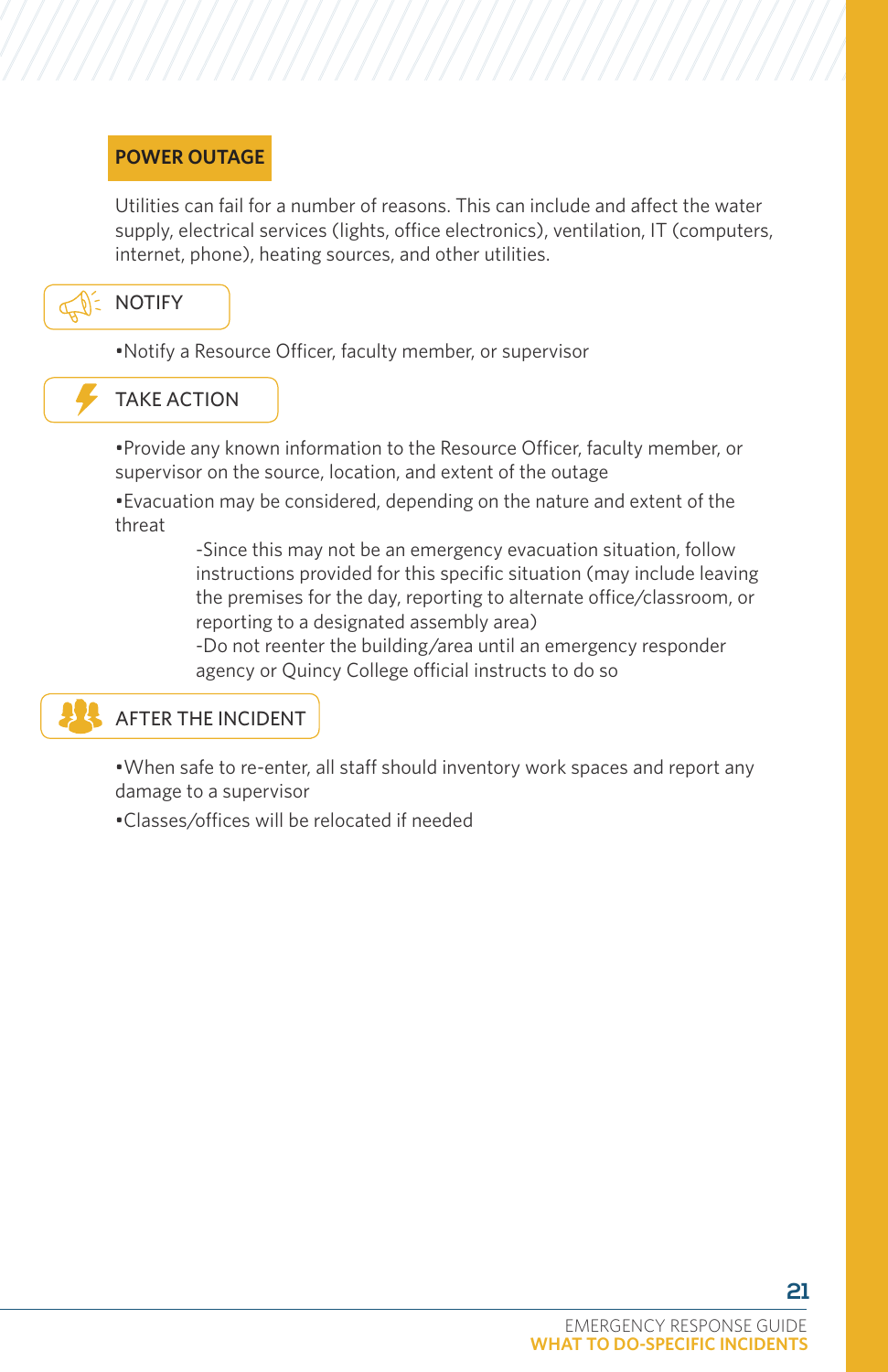### **SEVERE WEATHER**

It may become necessary to close the College due to severe weather conditions. This may be known well in advance of the approaching situation or it may become an urgent matter. If known in advance, follow College inclement weather protocols and any information provided via the mass notification system, website, or a supervisor. In the event of an urgent, fast approaching weather condition, reference the procedure below.

# NOTIFY

•If the College is aware that a weather condition is approaching that requires action, they will notify the College community via the mass notification system •Call 911 or a Resource Officer if there is an incident that has caused damage or there is a need for medical attention

# TAKE ACTION

•Follow instructions of Resource Officers, Crisis Team members, the mass notification system, and first responders

•Evacuation or shelter in place options may be considered, depending on the nature and extent of the threat

•If instructed to shelter:

-Stop what you are doing right away (i.e., classes, work, and business operations)

-Stop where you are and look for the best accessible space for sheltering. Do not risk exposure by moving to another building whether by foot or by vehicle

-Select interior room(s) with the fewest windows or vents. Choose a location on the lowest floor possible. The room(s) should have adequate space for everyone to be able to sit in. Avoid

overcrowding by selecting several rooms if necessary. Large storage closets, utility rooms, and copy and conference rooms without exterior windows work well

-Avoid selecting a room with mechanical equipment (ventilation blowers or pipes)

-Close and lock all windows, exterior doors (where possible), and any other openings to the outside, where possible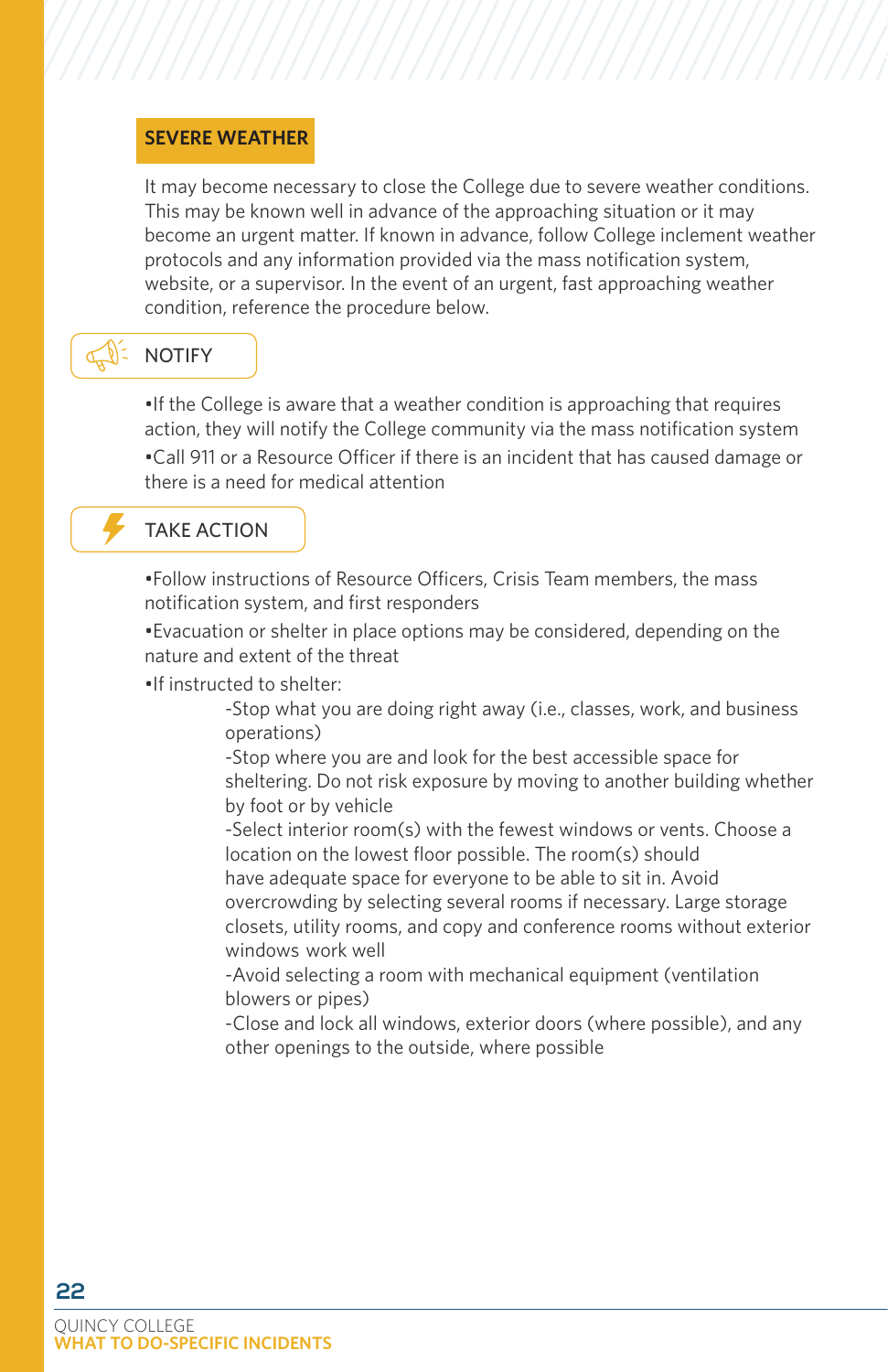Have the phone available if you need to report a life-threatening condition. Be mindful that cellular telephone equipment may be overwhelmed or damaged during an emergency. It is ideal to have a hard-wired telephone in the room(s) you select

-Bring everyone into the room(s)

-Be alert for mass notification updates until you are told all is safe or you are told to evacuate. These updates may call for evacuation of specific areas

•If instructed to evacuate:

-Use the nearest exit, moving quickly and calmly - Follow egress routes to exit your floor and/or building

-It is likely designated outdoor assembly areas will not be suitable – follow instructions on assembly areas or use best judgment to remain safe

-Be cognizant of the risk of exposure by moving from your location; maintain awareness of activities and potential risks around you -If you know it is not safe to evacuate, shelter in place and notify the police immediately

-Do not reenter the building until an emergency responder agency or Quincy College official instructs to do so

# AFTER THE INCIDENT

•When safe to re-enter, all students, faculty, and staff should inventory work spaces and/or report any damage

•Classes/offices will be relocated if needed

•The Student Development Office and Human Resources will provide information on support services if this incident has affected students, faculty or staff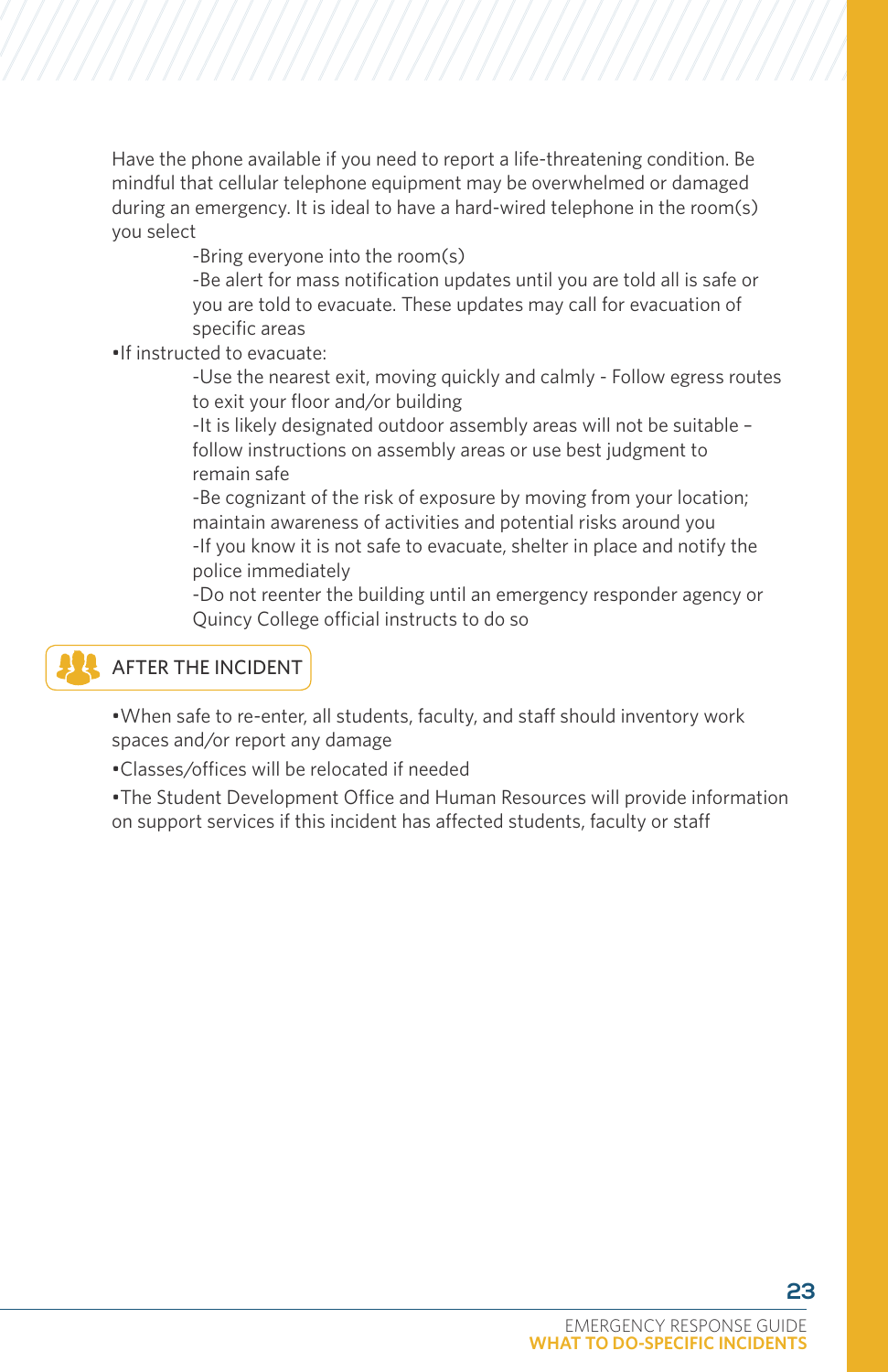# **SUICIDE ATTEMPT OR THREAT**

Quincy College strives to create an environment that is welcoming and conducive for students, faculty and staff success. There are many resources in place to assist those that may be experiencing some mental or emotional instability or distress, including Student Success Coaches (who have the ability to obtain emergency or other support services) and the Human Resources staff. Students, faculty, and staff are encouraged to refer someone of concern to these resources or a faculty member or supervisor at any time. If a suicide attempt or threat is imminent, the following immediate actions should be taken.

# NOTIFY

- •Call local police/911 if immediate need is present
- •Notify a Resource Officer
- •Notify a Student Success Coach who can a mental health facility or other emergency support service in the area
- •Notify a faculty member or supervisor if time permits or after the incident is stabilized

# TAKE ACTION

•Stay calm and talk reassuringly to the person until help arrives. Be direct in asking about what is bothering them

•When a Resource Officer, Student Success Coach ,or emergency responder arrives, they will take over the situation and attempt to bring the matter under control

•If the individual becomes violent to others, you may need to follow shelter or evacuation protocols

# AFTER THE INCIDENT

•The Student Development Office and Human Resources will provide information on support services if this incident has affected students or staff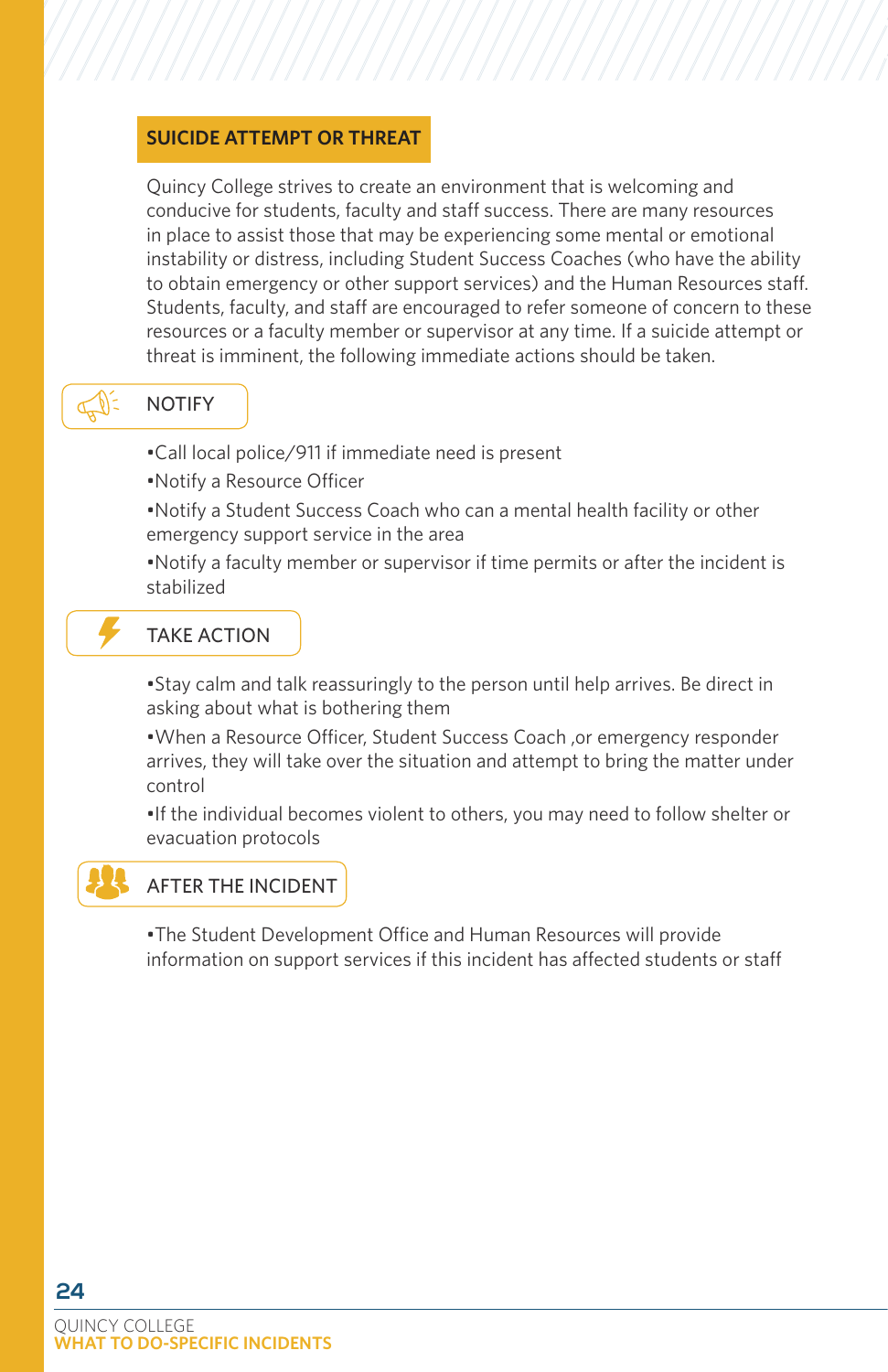# **BE PREPARED**

Quincy College recommends students, faculty, and staff to take preemptive measures to prepare for an emergency. The following actions will help you and your family be prepared in case of an emergency:

•Sign up for Quincy College Alerts

•Work with your family or roommates to develop an emergency household plan

•Stock supplies in a carry bag in case you must leave your home. Supplies may include:

–A flashlight with extra batteries

- –Non-perishable snacks
- –A first aid kit
- –Supply of prescription medications

–Water

–Important emergency numbers/contacts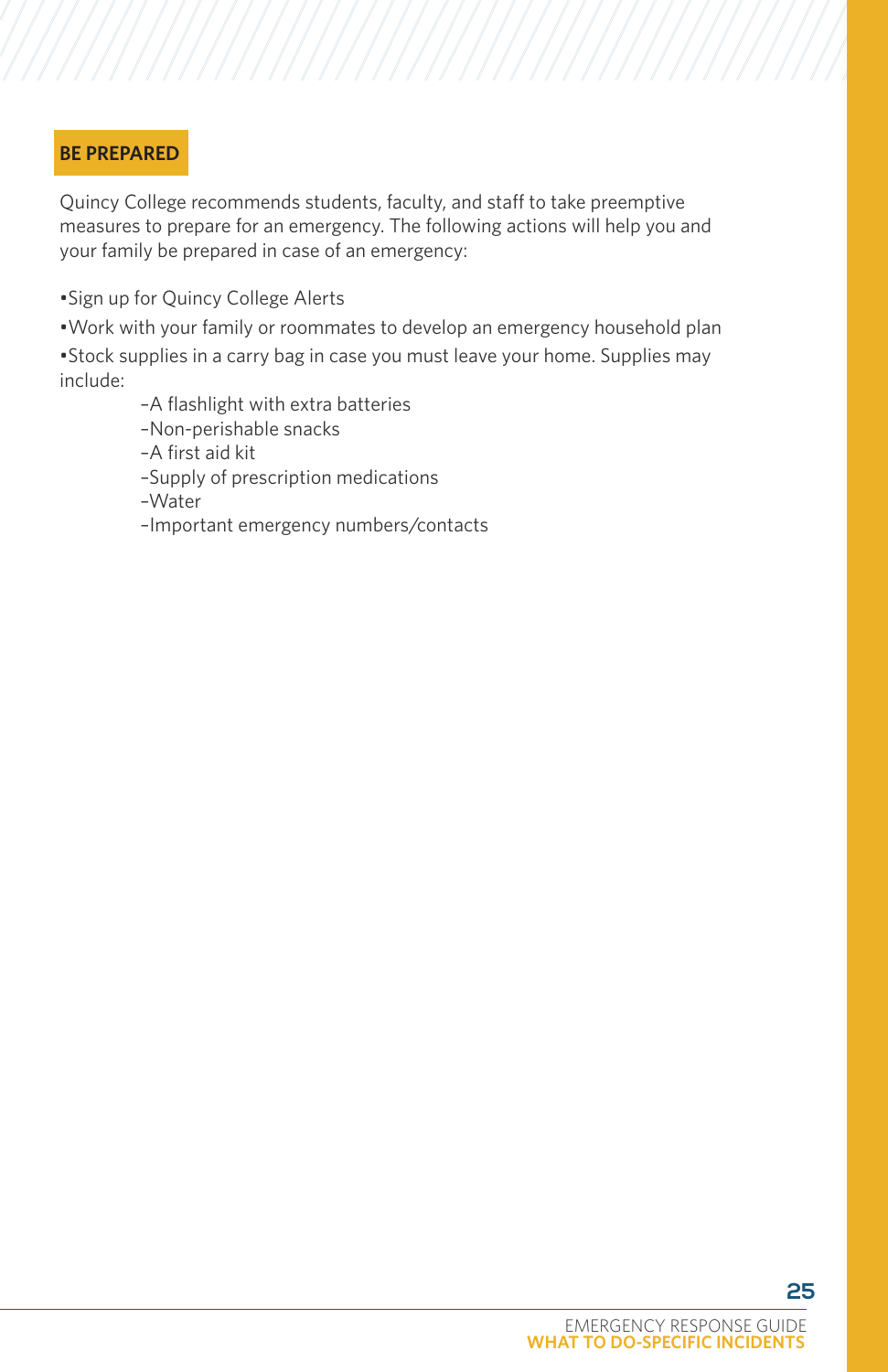



The following resources can provide further information regarding emergency response procedures, emergency preparedness, and threats to the public.

**Active Shooter Awareness – U.S. Department of Homeland Security** www.dhs.gov/active-shooter

**Boston Regional Intelligence Center** www.mbhsr.org

**Centers for Disease Control and Prevention National Center for Infectious Diseases: Travelers' Health** http://www.cdc.gov/travel/

**Federal Emergency Management Agency/Department of Homeland Security** http://www.ready.gov/

**National Institute of Mental Health** http://www.nimh.nih.gov/health/topics/index.shtml

**National Weather Service** http://www.weather.gov/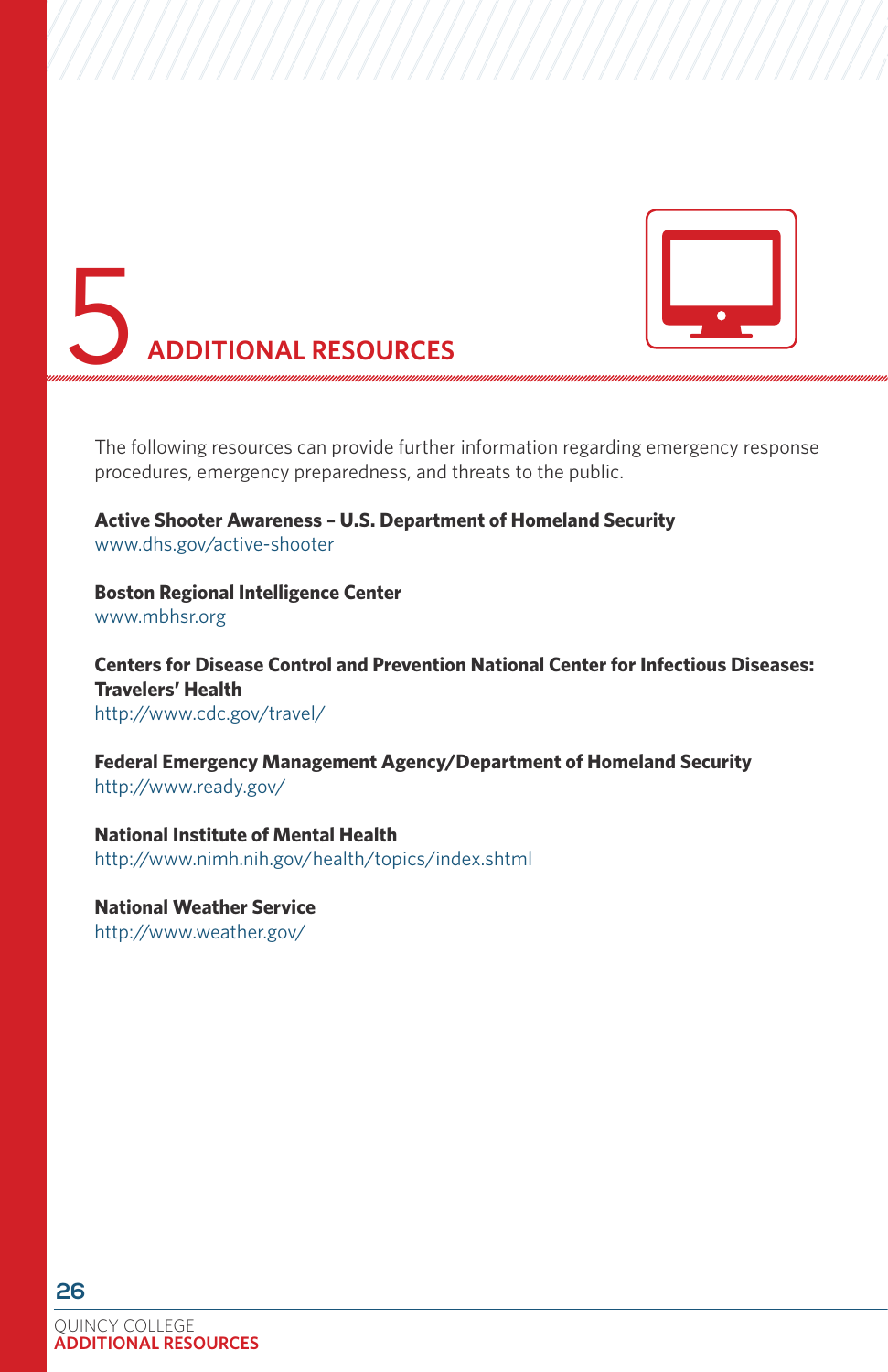**Plymouth Fire Department** www.plymouth-ma.gov/Public.../PlymouthMA\_Fire/index

**Plymouth Police Department** www.plymouth-ma.gov/Public.../PlymouthMA\_Police/index

**Regional Center for Poison Control** www.atsdr.cdc.gov/

**Quincy Fire Department** www.quincyma.gov/Government/FIRE/

**Quincy Police Department** www.quincyma.gov/government/police/

**U.S. Department of State Overseas Security Advisory Council** https://www.osac.gov/Pages/Home.aspx

**U.S. Department of State Tips for Students Abroad** http://www.studentsabroad.state.gov/

**World Health Organization**  www.who.int